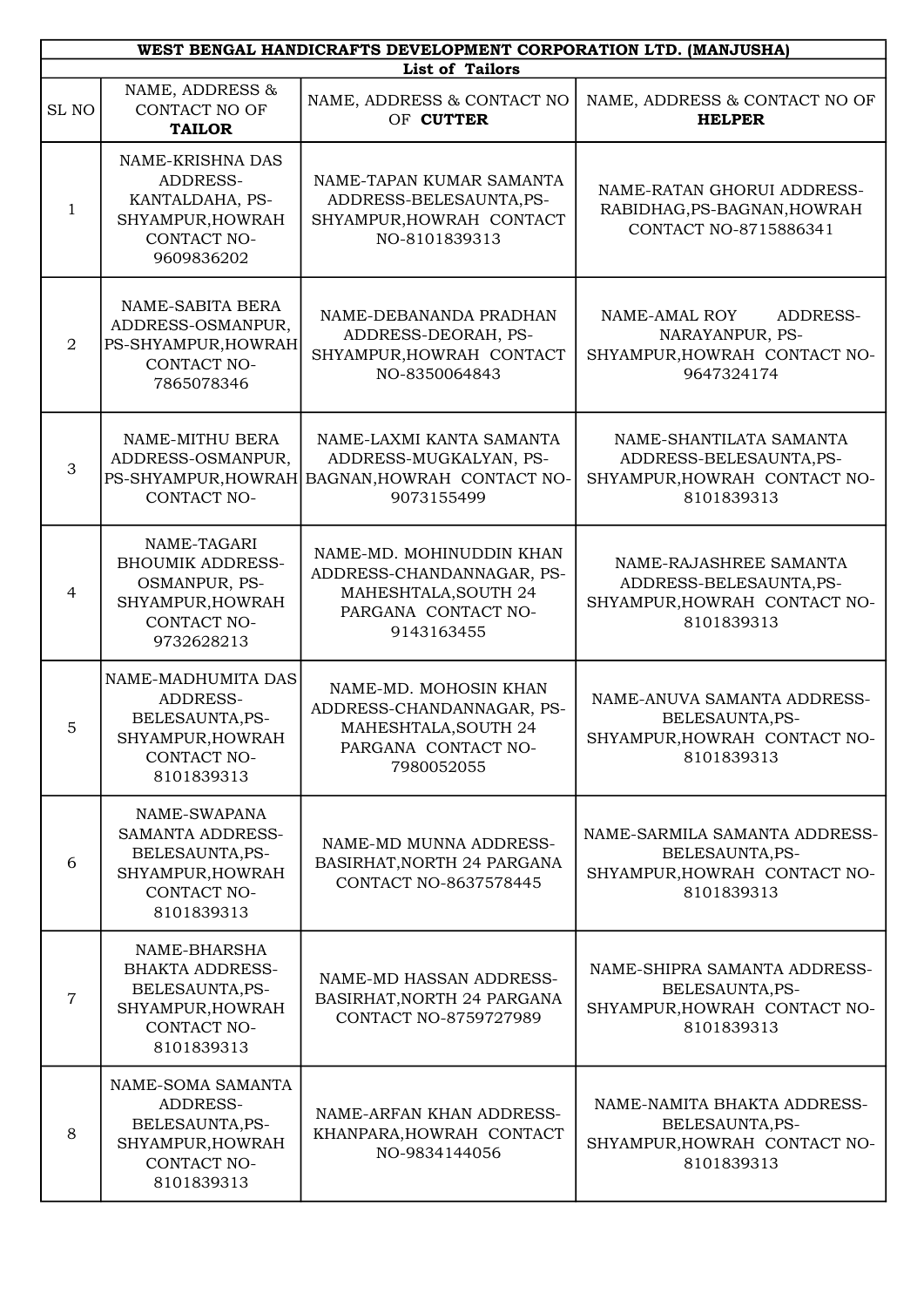| 9  | NAME-SANKAR MONDAL<br>ADDRESS-<br>BELESAUNTA, PS-<br>SHYAMPUR, HOWRAH<br>CONTACT NO-<br>8101839313           | NAME-ABBAS ALI MOLLA<br>ADDRESS-JALKHURA,<br>MAHESHTALA, SOUTH 24<br>PARGANA CONTACT NO-<br>8335936676                  | NAME-GOPAL GAYEN ADDRESS-<br>CHANDANNAGAR, PS-<br>MAHESHTALA, SOUTH 24 PARGANA<br><b>CONTACT NO-8017579945</b>        |
|----|--------------------------------------------------------------------------------------------------------------|-------------------------------------------------------------------------------------------------------------------------|-----------------------------------------------------------------------------------------------------------------------|
| 10 | NAME-BANAMALI<br><b>SAMANTA ADDRESS-</b><br>BELESAUNTA, PS-<br>SHYAMPUR, HOWRAH<br>CONTACT NO-<br>8101839313 | NAME-SAMIM GHARAMI<br>ADDRESS-JALKHURA,<br>MAHESHTALA, KOL-<br>700141, SOUTH 24 PARGANA<br><b>CONTACT NO-8334979448</b> | NAME-MD. SOYEB MOLLA ADDRESS-<br>CHATA KALIKAPUR, PS-WEST<br>PAIPUR, SOUTH 24 PARGANA<br><b>CONTACT NO-7003979587</b> |
| 11 | NAME-KALPANA ROY<br>ADDRESS-<br>NARAYANPUR, PS-<br>SHYAMPUR, HOWRAH<br>CONTACT NO-<br>8101839313             | NAME-RAHAMAN GHARAMI<br>ADDRESS-JALKHURA,<br>MAHESHTALA, KOL-<br>700141, SOUTH 24 PARGANA<br>CONTACT NO-9903517524      | NAME-VIGU DAH ADDRESS-<br>BASIRHAT, NORTH 24 PARGANA<br><b>CONTACT NO-8759727989</b>                                  |
| 12 | NAME-SUBARNA<br>DASMPNDAL ADDRESS-<br>PAKURIA, PS-<br>SHYAMPUR, HOWRAH<br>CONTACT NO-                        | NAME-SK BABUA ADDRESS-<br>BUDGE BUDGE,<br>KALIMBERIA, KOL-700141, SOUTH<br>24 PARGANA CONTACT NO-<br>7003279895         | NAME-HASIBUL KHAN ADDRESS-<br>KHANPARA, NORTH 24 PARGANA<br>CONTACT NO-9129392935                                     |
| 13 | NAME-JAYASHREE<br>PORE ADDRESS-<br>BAIKUNTHAPUR, PS-<br>SHYAMPUR, HOWRAH<br>CONTACT NO-<br>8538090978        | NAME-ASHIM HALDER ADDRESS-<br>JALKHURA, MAHESHTALA, KOL-<br>700141, SOUTH 24 PARGANA<br><b>CONTACT NO-7003055405</b>    | NAME-MANIRUL MOLLA ADDRESS-<br>JALKHURA, MAHESHTALA, SOUTH 24<br>PARGANA CONTACT NO-9903407305                        |
| 14 | NAME-NIRMAL BERA<br>ADDRESS-<br>BELPUKUR, PS-<br>SHYAMPUR, HOWRAH<br>CONTACT NO-                             | NAME-TAJ MAHAMMAD PIYADA<br>ADDRESS-MAHESHTALA, SOUTH<br>24 PARGANA CONTACT NO-                                         | NAME-ANISUR RAHAMAN ADDRESS-<br>JALKHURA, MAHESHTALA, SOUTH 24<br>PARGANA CONTACT NO-7980860244                       |
| 15 | NAME-SATABDI ROY<br>ADDRESS-PRATAPPUR,<br>PS-SHYAMPUR, HOWRAH<br>CONTACT NO-<br>9641996316                   | NAME-SK. ALI HOSSAIN<br>ADDRESS-MAHESHTALA, SOUTH<br>24 PARGANA CONTACT NO-                                             | NAME-JAMALUDDIN GHARAMI<br>ADDRESS-JALKHURA,<br>MAHESHTALA, SOUTH 24 PARGANA<br>CONTACT NO-8961338608                 |
| 16 | NAME-SAFIULLA KHAN<br>ADDRESS-<br>JAGADISHPUR, PS-<br>SHYAMPUR, HOWRAH<br>CONTACT NO-                        | NAME-BULTO MANDAL ADDRESS-<br>MAHESHTALA, SOUTH 24<br>PARGANA CONTACT NO-                                               | NAME-ALAUDDIN GHARAMI ADDRESS-<br>JALKHURA, MAHESHTALA, SOUTH 24<br>PARGANA CONTACT NO-7686007642                     |
| 17 | NAME-SIKHA BERA<br>ADDRESS-OSMANPUR,<br>PS-SHYAMPUR, HOWRAH<br>CONTACT NO-                                   | NAME-ASGAR ADDRESS-<br>FALTA, SOUTH 24 PARGANA<br>CONTACT NO-                                                           | NAME-PRASENJIT PATRA ADDRESS-<br>KISHMAT NUNGI,<br>BOTTALA, NUNGI, SOUTH 24 PARGANA<br>CONTACT NO-6291223479          |
| 18 | NAME-SK MARUF<br>ADDRESS-<br>DAMODARPUR, PS-<br>SHYAMPUR, HOWRAH<br>CONTACT NO-                              | NAME-BABU HALDER ADDRESS-<br>MAHESHTALA, SOUTH 24<br>PARGANA CONTACT NO-                                                | NAME-SURAJIT BAIDDYA ADDRESS-<br>NANDARAMPUR, BALARAMPUR,<br>NUNGI, SOUTH 24 PARGANA<br>CONTACT NO-7980397948         |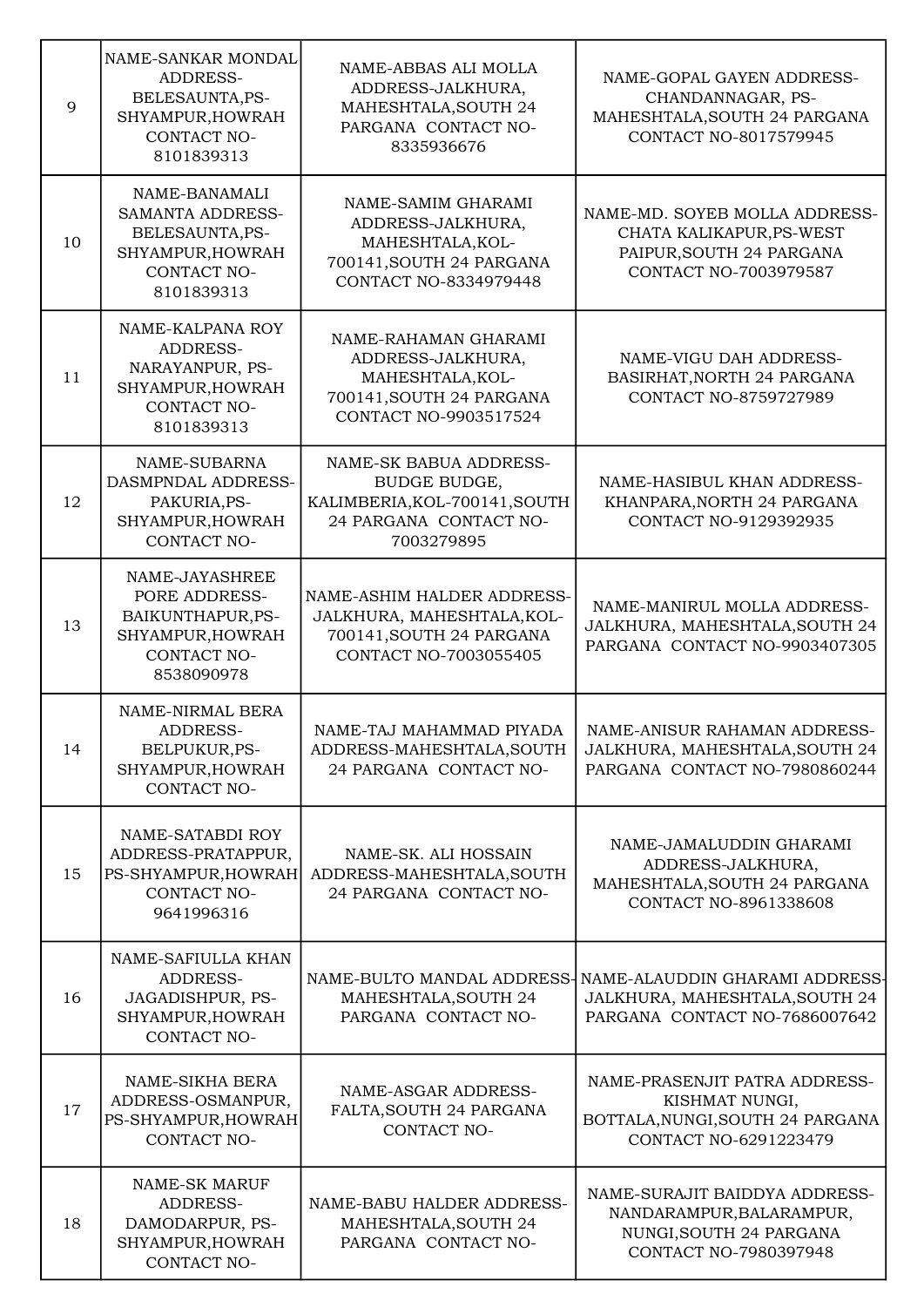| 19 | <b>NAME-SK RAJAUL</b><br>ADDRESS-<br>DAMODARPUR, PS-<br>SHYAMPUR, HOWRAH<br>CONTACT NO-                                  | NAME-SK HOSSAIN ADDRESS-,<br>CONTACT NO-                                                                | NAME-TAPAS SAMANTA ADDRESS-<br>KISMAT NUNGI,<br>BOTTALA, NUNGI, SOUTH 24 PARGANA<br>CONTACT NO-6290033150      |
|----|--------------------------------------------------------------------------------------------------------------------------|---------------------------------------------------------------------------------------------------------|----------------------------------------------------------------------------------------------------------------|
| 20 | NAME-SK AKTAR<br>ADDRESS-BALIKURIA,<br>PS-SHYAMPUR, HOWRAH<br>CONTACT NO-                                                | NAME-HABIBUR RAHAMAN<br>ADDRESS-BUDGE BUDGE, SOUTH<br>24 PARGANA CONTACT NO-                            | NAME-SUSANTA POTIKAR ADDRESS-<br>KISMAT NUNGI,<br>BOTTALA, NUNGI, SOUTH 24 PARGANA<br>CONTACT NO-9874528617    |
| 21 | NAME-MD. YEAMIN<br><b>KHAN ADDRESS-</b><br>CHANDANNAGAR, PS-<br>MAHESHTALA, SOUTH<br>24 PARGANA CONTACT<br>NO-9007162402 | NAME-SWAPAN KUNDU ADDRESS-<br>MANGALBARI, MALDA CONTACT<br>NO-7548058364                                | NAME-SONU HALDER ADDRESS-<br>JALKHURA, MAHESHTALA, KOL-<br>700141, SOUTH 24 PARGANA<br>CONTACT NO-8337055179   |
| 22 | NAME-SK. ZIAUL<br>ADDRESS-JALLCHURA<br>PS-<br>MAHESHTALA, SOUTH<br>24 PARGANA CONTACT<br>NO-9123058575                   | NAME-BAPPA GAYEN ADDRESS-<br>DIAMONDHARBOUR, SOUTH 24<br>PARGANA CONTACT NO-<br>8016321968              | NAME-RAJA HALDER ADDRESS-<br>JALKHURA, MAHESHTALA, KOL-<br>700141, SOUTH 24 PARGANA<br>CONTACT NO-6291440105   |
| 23 | NAME-OEZ KHAN<br>ADDRESS-<br>CHANDANNAGAR, PS-<br>MAHESHTALA, SOUTH<br>24 PARGANA CONTACT<br>NO-9143298255               | NAME-NEPAL SHIL ADDRESS-<br><b>ASHOKE NAGAR, NORTH 24</b><br>PARGANA CONTACT NO-                        | NAME-NAZIR GHARAMI ADDRESS-<br>JALKHURA, MAHESHTALA, KOL-<br>700141, SOUTH 24 PARGANA<br>CONTACT NO-9123947678 |
| 24 | NAME-SOHEB MOLLA<br>ADDRESS-<br>CHANDANNAGAR, PS-<br>MAHESHTALA, SOUTH<br>24 PARGANA CONTACT<br>NO-7003979587            | NAME-REJAUL ADDRESS-<br>CHANDANNAGAR, PS-<br>MAHESHTALA, SOUTH 24<br>PARGANA CONTACT NO-<br>8240570768  | NAME-JAMIR GHARAMI ADDRESS-<br>JALKHURA, MAHESHTALA, KOL-<br>700141, SOUTH 24 PARGANA<br>CONTACT NO-8777807390 |
| 25 | NAME-JEAUL SK<br>ADDRESS-<br>CHANDANNAGAR, PS-<br>MAHESHTALA, SOUTH<br>24 PARGANA CONTACT<br>NO-9123058575               | NAME-MOHAN ADDRESS-<br>CHANDANNAGAR, PS-<br>MAHESHTALA, SOUTH 24<br>PARGANA CONTACT NO-<br>8697847474   | NAME-NILUFA KHATUN ADDRESS-<br>CHANDANNAGAR, PS-<br>MAHESHTALA, SOUTH 24 PARGANA<br>CONTACT NO-8420663572      |
| 26 | NAME-GOPAL GAYEN<br>ADDRESS-<br>CHANDANNAGAR, PS-<br>MAHESHTALA, SOUTH<br>24 PARGANA CONTACT<br>NO-8017579945            | NAME-HASIBUR ADDRESS-<br>CHANDANNAGAR, PS-<br>MAHESHTALA, SOUTH 24<br>PARGANA CONTACT NO-<br>9239248669 | NAME-SARIKA KHATUN ADDRESS-<br>CHANDANNAGAR, PS-<br>MAHESHTALA, SOUTH 24 PARGANA<br>CONTACT NO-9836275512      |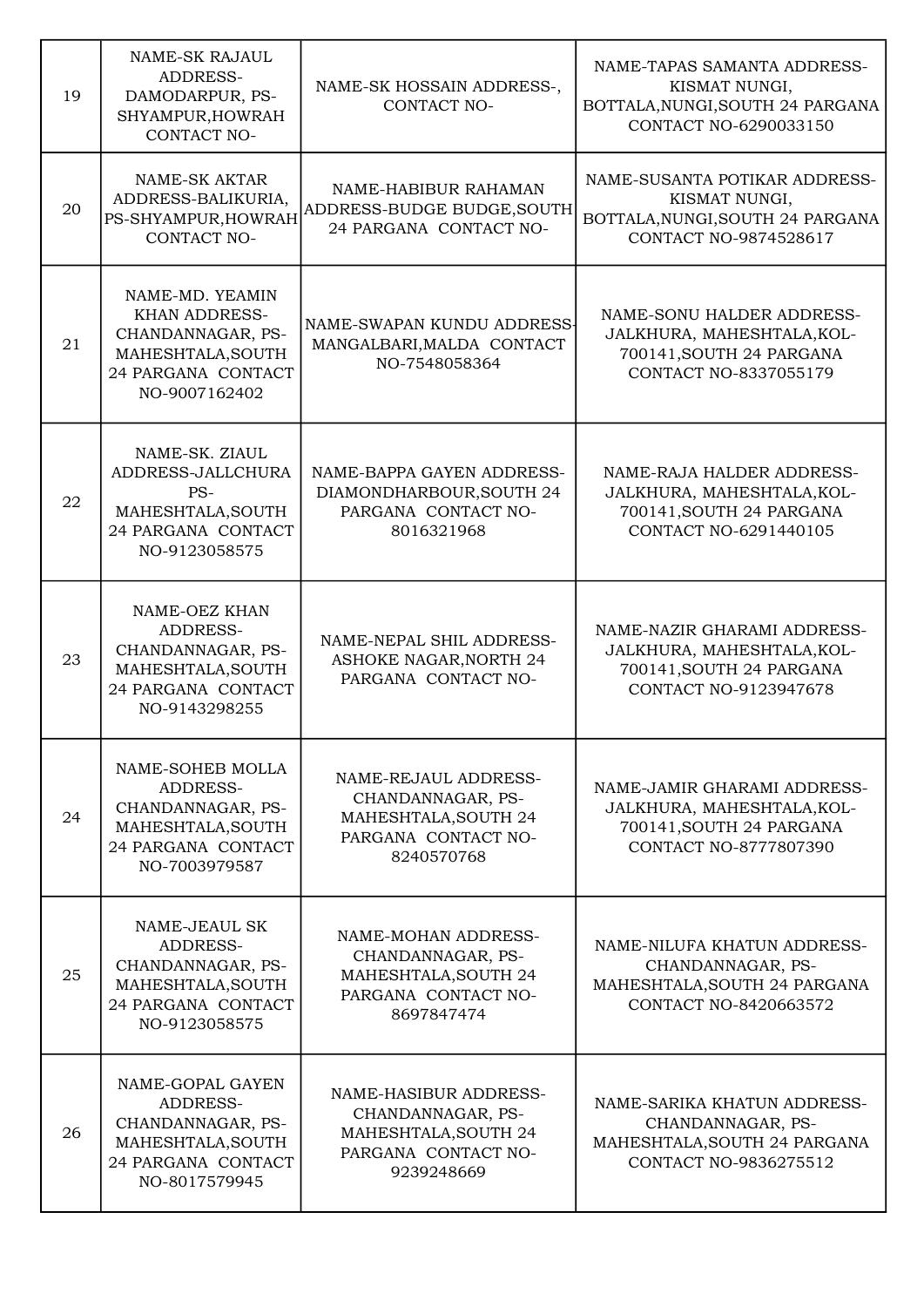| 27 | <b>NAME-SUBAL DAS</b><br>ADDRESS-A.B.<br>MOHESHTALA, SOUTH<br>24 PARGANA CONTACT<br>NO-9051811927                    | NAME-MEHOD ADDRESS-<br>CHANDANNAGAR, PS-<br>MAHESHTALA, SOUTH 24<br>PARGANA CONTACT NO-<br>9874122144                    | NAME-SUHANA BIBI ADDRESS-<br>CHANDANNAGAR, PS-<br>MAHESHTALA, SOUTH 24 PARGANA<br><b>CONTACT NO-9836058265</b> |
|----|----------------------------------------------------------------------------------------------------------------------|--------------------------------------------------------------------------------------------------------------------------|----------------------------------------------------------------------------------------------------------------|
| 28 | NAME-KUTA B<br>ADDRESS-CHAWRA<br>VILLAGE, DIAMONDHAR<br><b>BOUR, SOUTH 24</b><br>PARGANA CONTACT NO-<br>7679610401   | NAME-MAHAD ADDRESS-<br>CHANDANNAGAR, PS-<br>MAHESHTALA, SOUTH 24<br>PARGANA CONTACT NO-<br>8697526462                    | NAME-MUSKAN PARBIN ADDRESS-<br>CHANDANNAGAR, PS-<br>MAHESHTALA, SOUTH 24 PARGANA<br>CONTACT NO-                |
| 29 | NAME-PEAR ALI<br>ADDRESS-CHAWRA<br>VILLAGE, DIAMONDHAR<br><b>BOUR, SOUTH 24</b><br>PARGANA CONTACT NO-<br>8145080427 | NAME-ESPARDDAN ADDRESS-<br>CHANDANNAGAR, PS-<br>MAHESHTALA, SOUTH 24<br>PARGANA CONTACT NO-                              | NAME-BARSA PARBIN ADDRESS-<br>CHANDANNAGAR, PS-<br>MAHESHTALA, SOUTH 24 PARGANA<br><b>CONTACT NO-</b>          |
| 30 | NAME-BABUL ADDRESS-<br>CHANDANNAGAR, PS-<br>MAHESHTALA, SOUTH<br>24 PARGANA CONTACT<br>NO-8017941167                 | NAME-SANWAJ ADDRESS-<br>CHANDANNAGAR, PS-<br>MAHESHTALA, SOUTH 24<br>PARGANA CONTACT NO-                                 | NAME-SABITA DAS ADDRESS-<br>CHANDANNAGAR, PS-<br>MAHESHTALA, SOUTH 24 PARGANA<br>CONTACT NO-                   |
| 31 | NAME-JEAUL KHAN<br>ADDRESS-<br>CHANDANNAGAR, PS-<br>MAHESHTALA, SOUTH<br>24 PARGANA CONTACT<br>NO-7278980134         | NAME-ABDUL RAHAMAN<br>ADDRESS-CHANDANNAGAR, PS-<br>MAHESHTALA, SOUTH 24<br>PARGANA CONTACT NO-                           | NAME-ISHA DEY ADDRESS-<br>BATANAGAR, SOUTH 24 PARGANA<br>CONTACT NO-                                           |
| 32 | NAME-MEDAD KHAN<br>ADDRESS-<br>CHANDANNAGAR, PS-<br>MAHESHTALA, SOUTH<br>24 PARGANA CONTACT<br>NO-7003227349         | NAME-JAHANGIR RAHAMAN<br>ADDRESS-CHANDANNAGAR, PS-<br>MAHESHTALA, SOUTH 24<br>PARGANA CONTACT NO-                        | NAME-DIPA DAS ADDRESS-<br>BATANAGAR, SOUTH 24 PARGANA<br>CONTACT NO-                                           |
| 33 | NAME-AYAZ KHAN<br>ADDRESS-<br>MAHESHTALA, SOUTH<br>24 PARGANA CONTACT<br>NO-8017708644                               | NAME-MOYNA ADDRESS-<br>CHANDANNAGAR, PS-<br>MAHESHTALA, SOUTH 24<br>PARGANA CONTACT NO-                                  | NAME-ARUNA DAS ADDRESS-<br>BATANAGAR, SOUTH 24 PARGANA<br>CONTACT NO-                                          |
| 34 | NAME-MOTIAR<br>ADDRESS-CHAWRA<br>VILLAGE, DIAMONDHAR<br><b>BOUR, SOUTH 24</b><br>PARGANA CONTACT NO-<br>9933367932   | NAME-AMAN ADDRESS-GANEY<br>GANGADHARPUR, PO-<br>VIVEKANANDAPUR, MAHESHTALA,<br>SOUTH 24 PARGANA CONTACT<br>NO-8240544990 | NAME-FIROZ MALLAH ADDRESS-<br>BATANAGAR, SOUTH 24 PARGANA<br><b>CONTACT NO-</b>                                |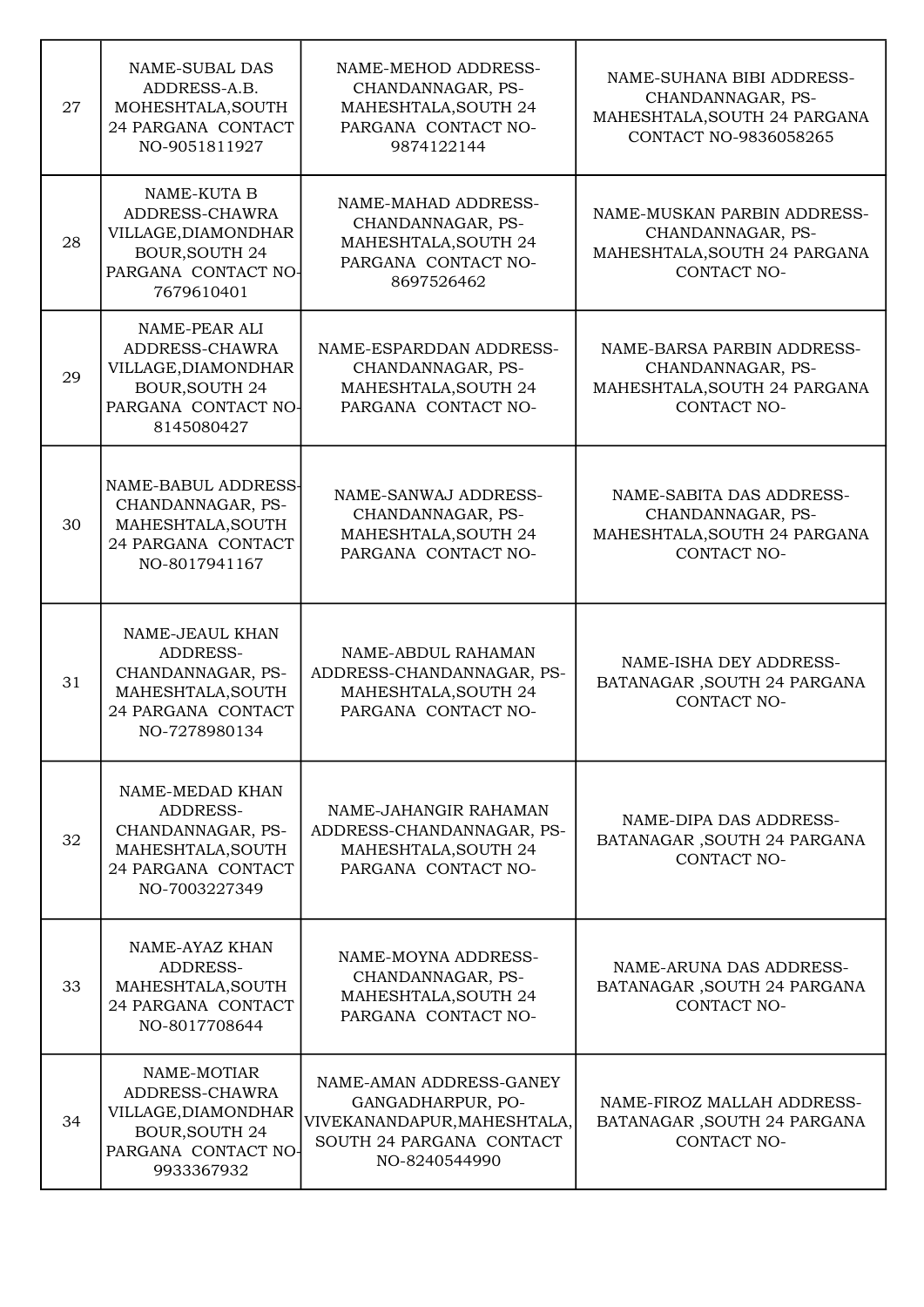| 35 | NAME-ARIFUL<br>ADDRESS-CHAWRA<br>VILLAGE, DIAMONDHAR<br><b>BOUR, SOUTH 24</b><br>PARGANA CONTACT NO-<br>6297786813        | NAME-HABU ADDRESS-GANEY<br>GANGADHARPUR, PO-<br>VIVEKANANDAPUR, MAHESHTALA,<br>SOUTH 24 PARGANA CONTACT<br>NO-8240544990       | NAME-SAHABAJ ADDRESS-<br>CHANDANNAGAR, PS-<br>MAHESHTALA, SOUTH 24 PARGANA<br>CONTACT NO-7982190545      |
|----|---------------------------------------------------------------------------------------------------------------------------|--------------------------------------------------------------------------------------------------------------------------------|----------------------------------------------------------------------------------------------------------|
| 36 | NAME-SALAM ADDRESS-<br><b>CHAWRA</b><br>VILLAGE, DIAMONDHAR<br><b>BOUR, SOUTH 24</b><br>PARGANA CONTACT NO<br>7478511041  | NAME-MD NURUL ESPEHAN<br>ADDRESS-KANKHULI PIR DANGA<br>PO-BIDHANGARH KOL-<br>700066, KOLKATA CONTACT NO-<br>9831898609         | NAME-BADRUDDAJA ADDRESS-<br>AKRA, SOUTH 24 PARGANA CONTACT<br>NO-8697411812                              |
| 37 | NAME-SABIR ADDRESS-<br><b>CHAWRA</b><br>VILLAGE, DIAMONDHAR<br><b>BOUR, SOUTH 24</b><br>PARGANA CONTACT NO-<br>7278110142 | NAME-MD NURUL DAHIYAN<br>ADDRESS-KANKHULI PIR DANGA<br>PO-BIDHANGARH KOL-<br>700066, KOLKATA CONTACT NO-                       | NAME-RINKU ADDRESS-<br>CHANDANNAGAR, PS-<br>MAHESHTALA, SOUTH 24 PARGANA<br>CONTACT NO-7980877100        |
| 38 | NAME-MINAJUL<br>ADDRESS-CHAWRA<br>VILLAGE, DIAMONDHAR<br><b>BOUR, SOUTH 24</b><br>PARGANA CONTACT NO-<br>9732438693       | NAME-JASIMUDDIN HALDER<br>ADDRESS-SOUTH KANKHULI PO-<br><b>BIDHANGARH KOL-</b><br>700066, KOLKATA CONTACT NO-                  | NAME-HABIB ADDRESS-<br>CHANDANNAGAR, PS-<br>MAHESHTALA, SOUTH 24 PARGANA<br><b>CONTACT NO-967442443</b>  |
| 39 | NAME-SAIDULLA<br>ADDRESS-CHAWRA<br>VILLAGE, DIAMONDHAR<br><b>BOUR, SOUTH 24</b><br>PARGANA CONTACT NO-<br>8514897677      | NAME-HAIBOTTI HALDER<br>ADDRESS-HAJRATAN, PO-<br><b>BARTALA KOLKATA-</b><br>700018, KOLKATA CONTACT NO-                        | NAME-SUKUR ADDRESS-<br>CHANDANNAGAR, PS-<br>MAHESHTALA, SOUTH 24 PARGANA<br><b>CONTACT NO-8697238552</b> |
| 40 | NAME-HABIB ADDRESS-<br>MAHESHTALA, SOUTH<br>24 PARGANA CONTACT<br>NO-8777535916                                           | NAME-SK MOTIUR RAHAMAN<br>ADDRESS-JHALKURA KAJI PARA<br>PO-MAHESH TALA, KOLKATA<br>CONTACT NO-8420134838                       | NAME-ANSAR ADDRESS-<br>CHANDANNAGAR, PS-<br>MAHESHTALA, SOUTH 24 PARGANA<br>CONTACT NO-9163157846        |
| 41 | NAME-LALU ADDRESS-<br>MAHESHTALA, SOUTH<br>24 PARGANA CONTACT<br>NO-7890988131                                            | NAME-SAR MOHAMMAD MOLLA<br>ADDRESS-RAIPUR KANCHAN<br>BERIA PO-BISHNUPUR, KOLKATA<br>CONTACT NO-9830340957                      | NAME-SIRAJ ADDRESS-<br>CHANDANNAGAR, PS-<br>MAHESHTALA, SOUTH 24 PARGANA<br>CONTACT NO-7596914224        |
| 42 | NAME-ANWAR<br>ADDRESS-<br>MAHESHTALA, SOUTH<br>24 PARGANA CONTACT<br>NO-9143627882                                        | NAME-SAYANTAN BARMAN<br>ADDRESS-GANEY<br>GANGADHARPUR, PO-<br>VIVEKANANDAPUR, MAHESHTALA,<br>SOUTH 24 PARGANA CONTACT<br>$NO-$ | NAME-JAHANGIR ADDRESS-<br>CHANDANNAGAR, PS-<br>MAHESHTALA, SOUTH 24 PARGANA<br>CONTACT NO-9143302646     |
| 43 | NAME-SK IDRIDH ALI<br>ADDRESS-<br>BASABTAPUR, HOWRAH<br>CONTACT NO-<br>9874489649                                         | NAME-AMAN ALI ADDRESS-<br>GANEY GANGADHARPUR, PO-<br>VIVEKANANDAPUR, MAHESHTALA,<br>SOUTH 24 PARGANA CONTACT<br>$NO-$          | NAME-MAHEMUD ADDRESS-<br>CHANDANNAGAR, PS-<br>MAHESHTALA, SOUTH 24 PARGANA<br>CONTACT NO-7605842896      |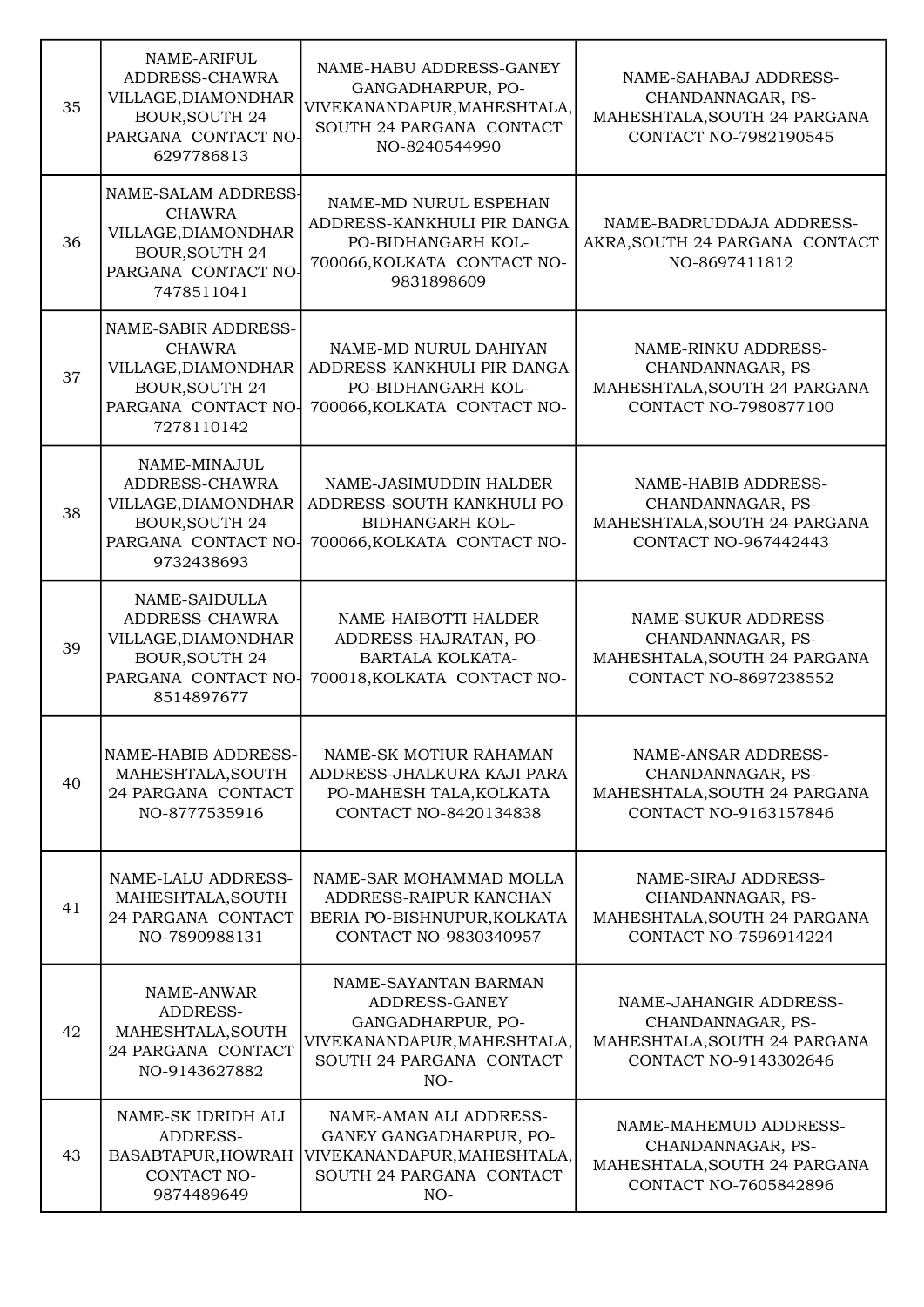| 44 | <b>NAME-SK FIROJ</b><br><b>RAHAMAN ADDRESS-</b><br>BASABTAPUR, HOWRAH<br>CONTACT NO-<br>9831323668                    | NAME-HABUL SADDAR ADDRESS-<br>GANEY GANGADHARPUR, PO-<br>VIVEKANANDAPUR, MAHESHTALA,<br>SOUTH 24 PARGANA CONTACT<br>$NO-$ | NAME-TAJAUDDIN ADDRESS-<br>CHANDANNAGAR, PS-<br>MAHESHTALA, SOUTH 24 PARGANA<br>CONTACT NO-8100173819 |
|----|-----------------------------------------------------------------------------------------------------------------------|---------------------------------------------------------------------------------------------------------------------------|-------------------------------------------------------------------------------------------------------|
| 45 | NAME-MORSALIM ALI<br><b>MONDAL ADDRESS-</b><br>BASABTAPUR, HOWRAH<br>CONTACT NO-<br>9063912036                        |                                                                                                                           | NAME-AJAHAR ADDRESS-<br>CHANDANNAGAR, PS-<br>MAHESHTALA, SOUTH 24 PARGANA<br>CONTACT NO-9123722860    |
| 46 | NAME-SAJID KHAN<br>ADDRESS-<br>BASABTAPUR, HOWRAH<br><b>CONTACT NO-</b><br>8609379726                                 |                                                                                                                           | NAME-TARIT ADDRESS-BATANAGAR<br>, SOUTH 24 PARGANA CONTACT NO-                                        |
| 47 | NAME-AQIB HALDAR<br>ADDRESS-JALKHURA,<br>MAHESHTALA, SOUTH<br>24 PARGANA CONTACT<br>NO-8420443244                     |                                                                                                                           | NAME-RAKESH ADDRESS-<br>CHANDANNAGAR, PS-<br>MAHESHTALA, SOUTH 24 PARGANA<br>CONTACT NO-              |
| 48 | NAME-RONI GHARAMI<br>ADDRESS-JALKHURA,<br>MAHESHTALA, SOUTH<br>24 PARGANA CONTACT<br>NO-6290119715                    |                                                                                                                           | NAME-HASAAN ADDRESS-<br>PUJALI, SOUTH 24 PARGANA<br>CONTACT NO-                                       |
| 49 | NAME-SUKANTA<br><b>MONDAL ADDRESS-</b><br>NUNGI STATION ROAD,<br>NUNGI, SOUTH 24<br>PARGANA CONTACT NO-<br>9903565911 |                                                                                                                           | NAME-FIROJ ADDRESS-<br>JOYNAGAR, SOUTH 24 PARGANA<br>CONTACT NO-                                      |
| 50 | NAME-SRIKANTA DAS<br>ADDRESS-<br>PARBANGLA, NUNGI,<br>MAHESHTALA, SOUTH<br>24 PARGANA CONTACT<br>NO-7044516706        |                                                                                                                           | NAME-BANTI ADDRESS-<br>CHANDANNAGAR, PS-<br>MAHESHTALA, SOUTH 24 PARGANA<br>CONTACT NO-               |
| 51 | NAME-BISWAJI ROY<br>ADDRESS-<br>NANDARAMPUR, BALARA<br>MPUR, NUNGI, SOUTH<br>24 PARGANA CONTACT<br>NO-8420270791      |                                                                                                                           | NAME-SHYAMA ADDRESS-<br>CHANDANNAGAR, PS-<br>MAHESHTALA, SOUTH 24 PARGANA<br>CONTACT NO-              |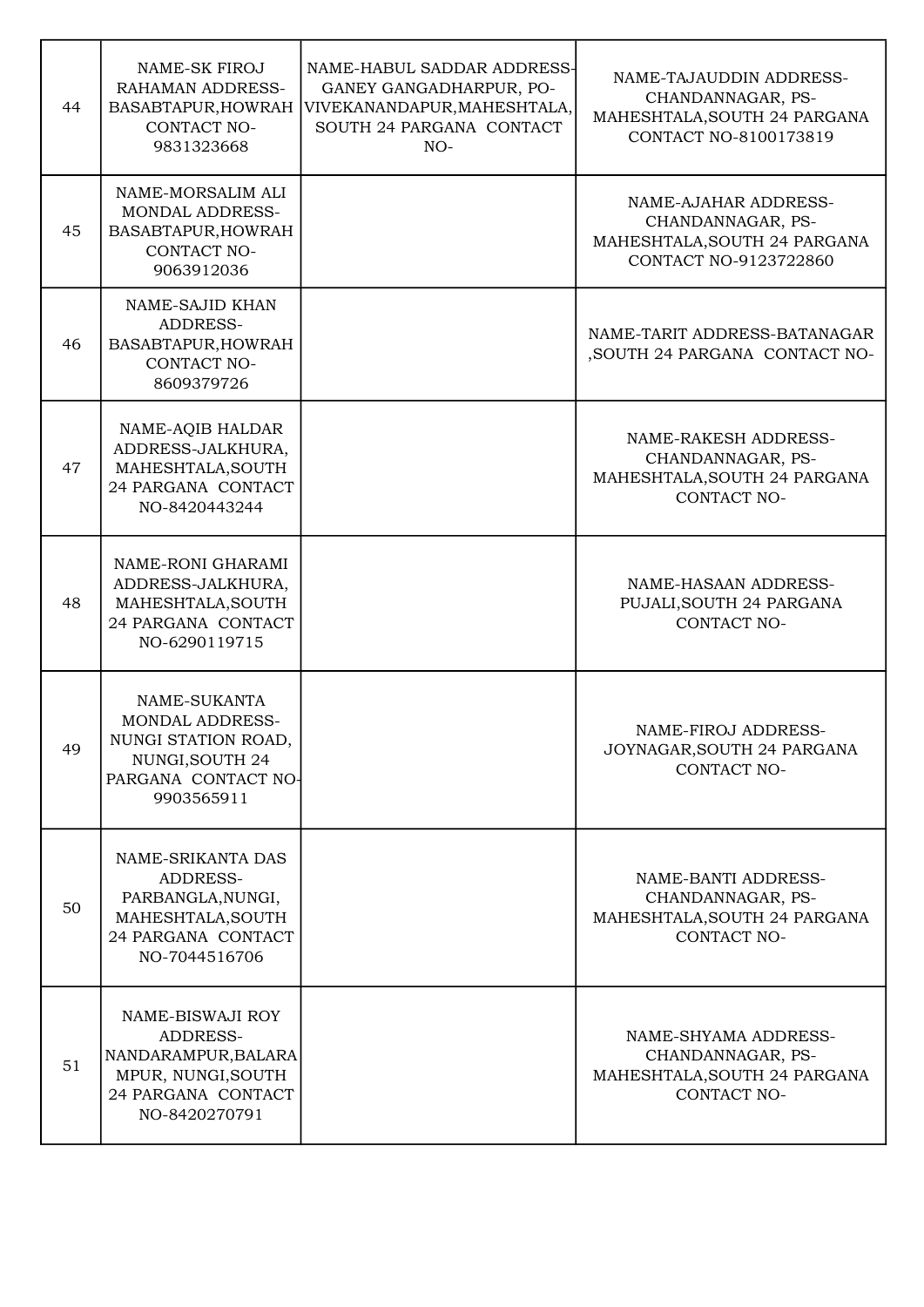| 52 | NAME-SUPRITAM JANA<br>ADDRESS-KISHMAT<br>NUNGI, METEPARA,<br>NUNGI, SOUTH 24<br>PARGANA CONTACT NO-<br>6289648801         | NAME-KALO ADDRESS-<br>CHANDANNAGAR, PS-<br>MAHESHTALA, SOUTH 24 PARGANA<br>CONTACT NO-            |
|----|---------------------------------------------------------------------------------------------------------------------------|---------------------------------------------------------------------------------------------------|
| 53 | NAME-SK ASGAR ALI<br>ADDRESS-JALKHURA,<br>MAHESHTALA, SOUTH<br>24 PARGANA CONTACT<br>NO-9903045100                        | NAME-LAAL ADDRESS-<br>CHANDANNAGAR, PS-<br>MAHESHTALA, SOUTH 24 PARGANA<br>CONTACT NO-            |
| 54 | NAME-SAIDUL MOLLA<br>ADDRESS-JHINER POL,<br>SARISAHAAT, SOUTH 24<br>PARGANA CONTACT NO-<br>8972045046                     | NAME-JANEALAM ADDRESS-<br>CHANDANNAGAR, PS-<br>MAHESHTALA, SOUTH 24 PARGANA<br><b>CONTACT NO-</b> |
| 55 | <b>NAME-SK RAJU</b><br>ADDRESS-AKRA<br>STATION ROAD,<br>CONTACT NO-<br>8240410021                                         | NAME-NASIM ADDRESS-<br>CHANDANNAGAR, PS-<br>MAHESHTALA, SOUTH 24 PARGANA<br><b>CONTACT NO-</b>    |
| 56 | NAME-ABU HOSSEN<br><b>MOLLA ADDRESS-</b><br>CHANDANNAGAR, PS-<br>MAHESHTALA, SOUTH<br>24 PARGANA CONTACT<br>NO-8697215490 | NAME-KIKAROYA ADDRESS-<br>CHANDANNAGAR, PS-<br>MAHESHTALA, SOUTH 24 PARGANA<br><b>CONTACT NO-</b> |
| 57 | NAME-SULTAN AHMED<br>ADDRESS-SANTOSHPUR<br>ST ROAD,<br>MAHESHTALA, SOUTH<br>24 PARGANA CONTACT<br>NO-8347002383           | NAME-ABBAS ADDRESS-<br>CHANDANNAGAR, PS-<br>MAHESHTALA, SOUTH 24 PARGANA<br>CONTACT NO-           |
| 58 | NAME-KAMALA GHOSH<br>ADDRESS-SANTOSHPUR<br>ST ROAD,<br>MAHESHTALA, SOUTH<br>24 PARGANA CONTACT<br>NO-9836195312           | NAME-YUNUS ADDRESS-<br>CHANDANNAGAR, PS-<br>MAHESHTALA, SOUTH 24 PARGANA<br><b>CONTACT NO-</b>    |
| 59 | NAME-SAHIL GHARAMI<br>ADDRESS-JALKHURA,<br>MAHESHTALA, KOL-<br>700141, SOUTH 24<br>PARGANA CONTACT NO-<br>8420579897      | NAME-KADIR ADDRESS-<br>CHANDANNAGAR, PS-<br>MAHESHTALA, SOUTH 24 PARGANA<br><b>CONTACT NO-</b>    |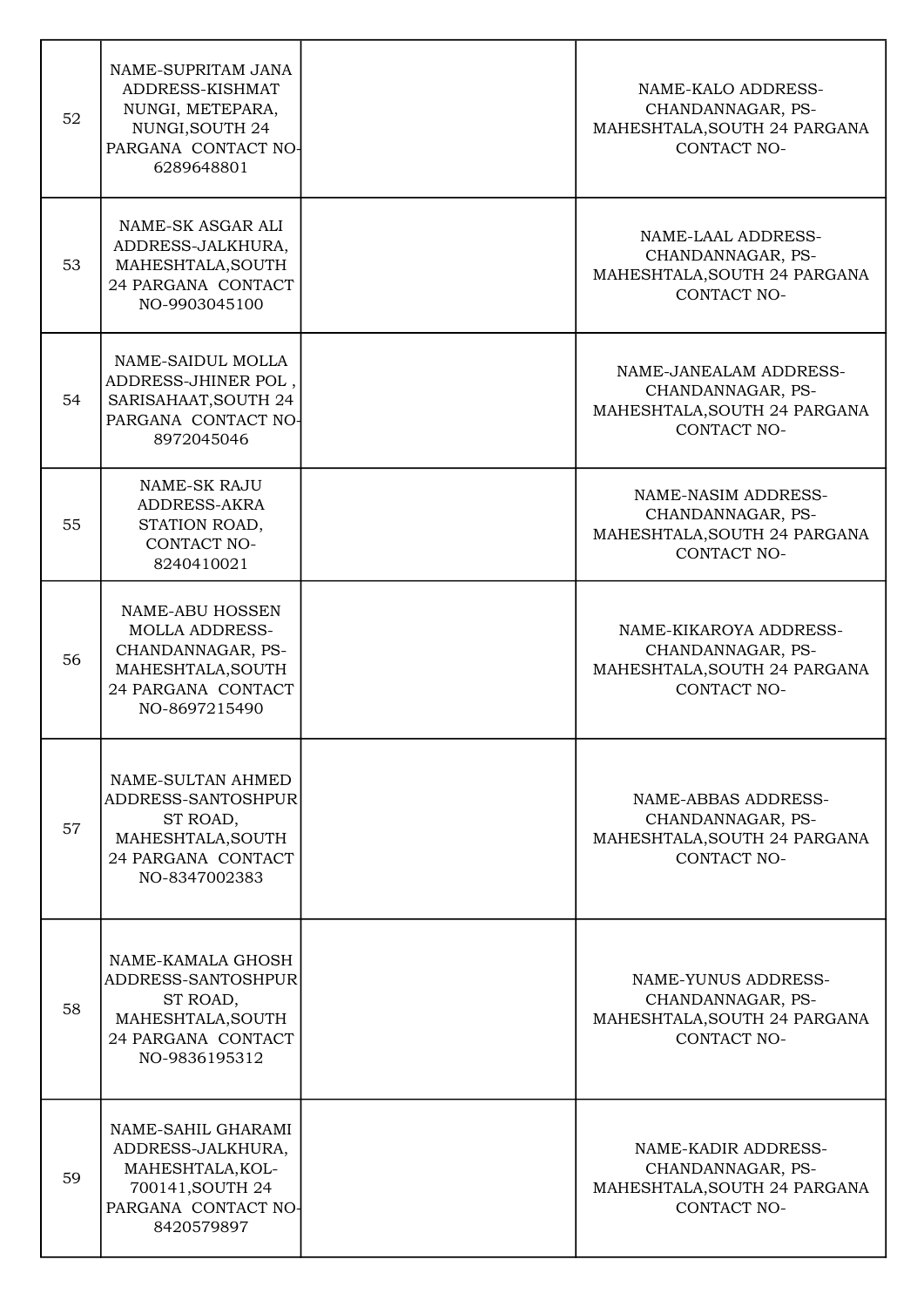| 60 | NAME-AIMIR ALI<br><b>GHARAMI ADDRESS-</b><br>JALKHURA,<br>MAHESHTALA, KOL-<br>700141, SOUTH 24<br>PARGANA CONTACT NO-<br>9836496993     | NAME-RAJU ADDRESS-<br>CHANDANNAGAR, PS-<br>MAHESHTALA, SOUTH 24 PARGANA<br>CONTACT NO-          |
|----|-----------------------------------------------------------------------------------------------------------------------------------------|-------------------------------------------------------------------------------------------------|
| 61 | <b>NAME-SK BABUL</b><br>ADDRESS-BUDGE<br>BUDGE,<br>KALIMBERIA, KOL-<br>700141, SOUTH 24<br>PARGANA CONTACT NO-<br>9051897053            | NAME-ARIF ADDRESS-<br>CHANDANNAGAR, PS-<br>MAHESHTALA, SOUTH 24 PARGANA<br>CONTACT NO-          |
| 62 | NAME-SK RIYAZ<br>ADDRESS-JALKHURA,<br>MAHESHTALA, KOL-<br>700141, SOUTH 24<br>PARGANA CONTACT NO-<br>8481837960                         | NAME-AQUIB ADDRESS-<br>CHANDANNAGAR, PS-<br>MAHESHTALA, SOUTH 24 PARGANA<br>CONTACT NO-         |
| 63 | NAME-RAHANA BIBI<br>ADDRESS-JALKHURA,<br>MAHESHTALA, KOL-<br>700141, SOUTH 24<br>PARGANA CONTACT NO-<br>7890363113                      | NAME-LOMBU ADDRESS-<br>CHANDANNAGAR, PS-<br>MAHESHTALA, SOUTH 24 PARGANA<br>CONTACT NO-         |
| 64 | NAME-SAMSUDDIN<br><b>MOLLA ADDRESS-</b><br>CHAURA PS-DIAMOD<br>HARBOUR-<br>743368, SOUTH 24<br>PARGANA CONTACT NO-<br>7029685319        | NAME-BELAL ADDRESS-<br>CHANDANNAGAR, PS-<br>MAHESHTALA, SOUTH 24 PARGANA<br>CONTACT NO-         |
| 65 | NAME-JALAUDDIN<br><b>MOLLA ADDRESS-</b><br>CHAURA PS-DIAMOD<br>HARBOUR-<br>743368, SOUTH 24<br>PARGANA CONTACT NO-<br>7001190239        | NAME-ARBAJ ADDRESS-<br>CHANDANNAGAR, PS-<br>MAHESHTALA, SOUTH 24 PARGANA<br>CONTACT NO-         |
| 66 | NAME-MANSUR GAZI<br>ADDRESS-CHAURA PS-<br>DIAMOD HARBOUR-<br>743368, SOUTH 24<br>PARGANA CONTACT NO-<br>9382320260                      | NAME-RAHUL ADDRESS-<br>CHANDANNAGAR, PS-<br>MAHESHTALA, SOUTH 24 PARGANA<br>CONTACT NO-         |
| 67 | NAME-SALAUDDIN<br><b>MOLLA ADDRESS-</b><br><b>CHAURA PS-DIAMOD</b><br>HARBOUR-<br>743368, SOUTH 24<br>PARGANA CONTACT NO-<br>9593102990 | NAME-SAHBAJ ADDRESS-<br>CHANDANNAGAR, PS-<br>MAHESHTALA, SOUTH 24 PARGANA<br><b>CONTACT NO-</b> |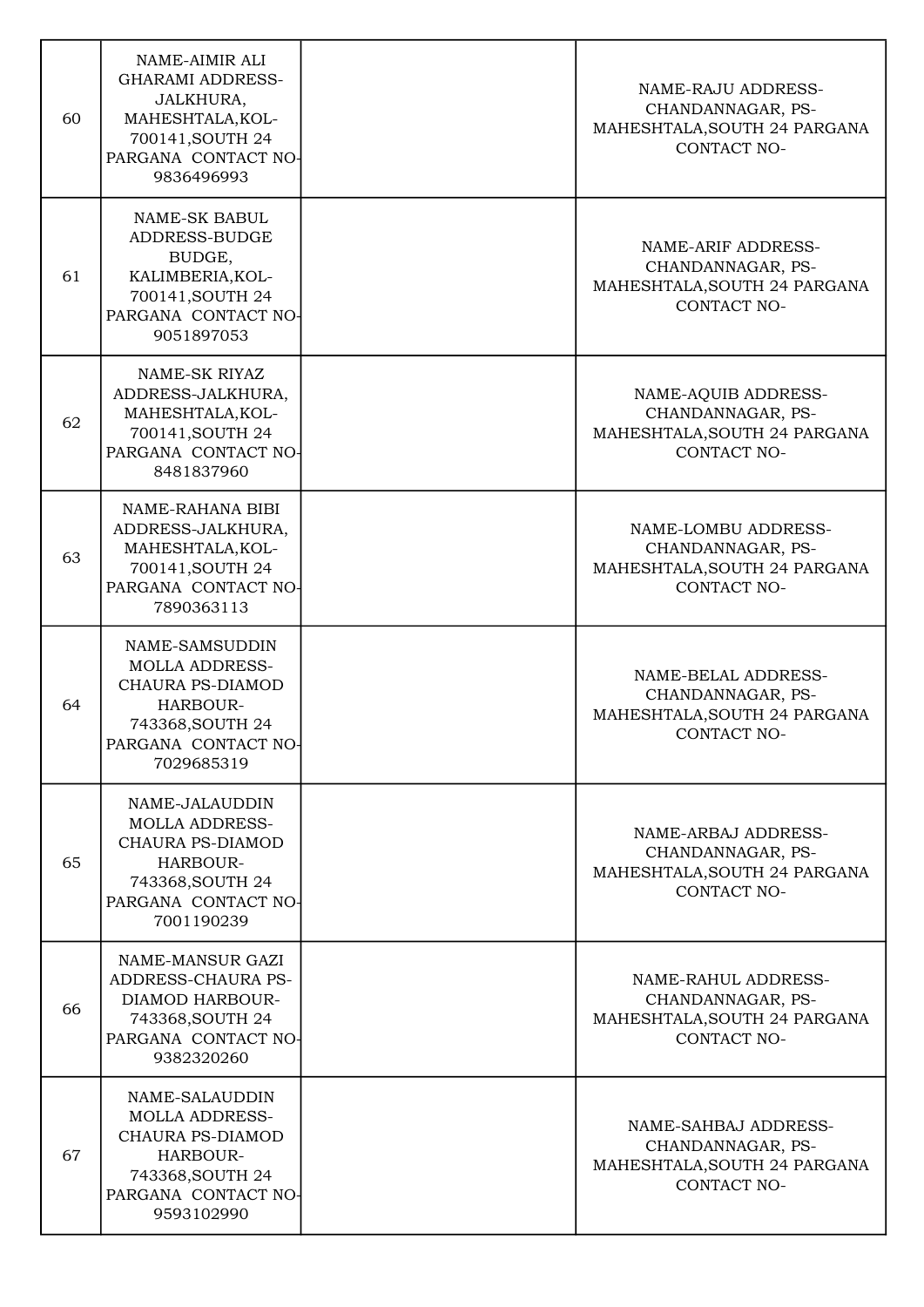| 68 | NAME-SK ASGAR ALI<br>ADDRESS-JALKHURA,<br>MAHESHTALA, KOL-<br>700141, SOUTH 24<br>PARGANA CONTACT NO-<br>990304500               | NAME-ANSAR ADDRESS-<br>CHANDANNAGAR, PS-<br>MAHESHTALA, SOUTH 24 PARGANA<br>CONTACT NO-                 |
|----|----------------------------------------------------------------------------------------------------------------------------------|---------------------------------------------------------------------------------------------------------|
| 69 | NAME-HABIBUR<br><b>HALDER ADDRESS-</b><br>JALKHURA,<br>MAHESHTALA, KOL-<br>700141, SOUTH 24<br>PARGANA CONTACT NO-<br>9830279204 | NAME-ATIBAR ADDRESS-<br>CHANDANNAGAR, PS-<br>MAHESHTALA, SOUTH 24 PARGANA<br>CONTACT NO-                |
| 70 | <b>NAME-SK HAIDER</b><br>ADDRESS-KISNANAGAR,<br>MAHESHTALA, KOL-<br>700139, SOUTH 24<br>PARGANA CONTACT NO-<br>7044761156        | NAME-AQUIB ADDRESS-<br>CHANDANNAGAR, PS-<br>MAHESHTALA, SOUTH 24 PARGANA<br>CONTACT NO-                 |
| 71 | NAME-MD. HOSSIN<br>ADDRESS-BUDGE<br>BUDGE,<br>KALIMBERIA, KOL-<br>700141, SOUTH 24<br>PARGANA CONTACT NO-<br>9051462077          | NAME-IFTIKA ADDRESS-<br>CHANDANNAGAR, PS-<br>MAHESHTALA, SOUTH 24 PARGANA<br><b>CONTACT NO-</b>         |
| 72 | NAME-SAIDUL ISLAM<br>ADDRESS-BUDGE<br>BUDGE,<br>KALIMBERIA, KOL-<br>700141, SOUTH 24<br>PARGANA CONTACT NO-<br>988365366         | NAME-REBA ADDRESS-<br>CHANDANNAGAR, PS-<br>MAHESHTALA, SOUTH 24 PARGANA<br><b>CONTACT NO-</b>           |
| 73 | NAME-SK.AMAN<br>ADDRESS-BUDGE<br>BUDGE,<br>SHAKPUKUR, SOUTH 24<br>PARGANA CONTACT NO-<br>9051936030                              | NAME-RUQUESANA BIBI ADDRESS-<br>CHANDANNAGAR, PS-<br>MAHESHTALA, SOUTH 24 PARGANA<br><b>CONTACT NO-</b> |
| 74 | NAME-MAFUZA BIBI<br>ADDRESS-SANTOSHPUR<br><b>PS-RABINDRA</b><br>NAGAR, SOUTH 24<br>PARGANA CONTACT NO-<br>6291798275             | NAME-BABY ADDRESS-<br>CHANDANNAGAR, PS-<br>MAHESHTALA, SOUTH 24 PARGANA<br><b>CONTACT NO-</b>           |
| 75 | <b>NAME-SK ISHAK</b><br>ADDRESS-<br>MAHESHTALA, SOUTH<br>24 PARGANA CONTACT<br>NO-                                               | NAME-IFAJUL ADDRESS-<br>CHANDANNAGAR, PS-<br>MAHESHTALA, SOUTH 24 PARGANA<br>CONTACT NO-                |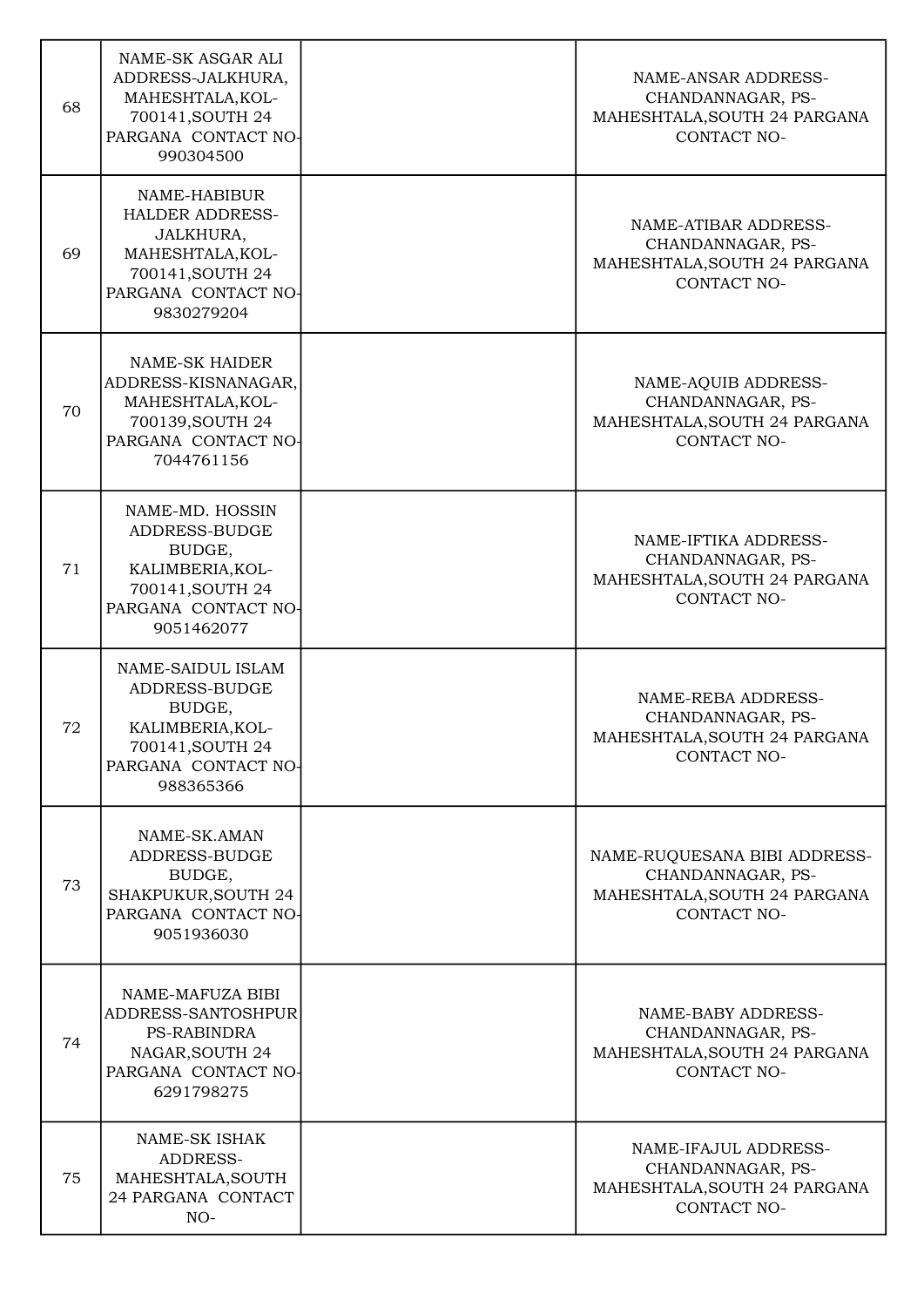| 76 | NAME-SK. SAHIL ALAM<br>ADDRESS-<br>MAHESHTALA, SOUTH<br>24 PARGANA CONTACT<br>$NO-$            | NAME-SUJAY KAYAL ADDRESS-<br>GANEY GANGADHARPUR, PO-<br>VIVEKANANDAPUR, MAHESHTALA, SOU<br>TH 24 PARGANA CONTACT NO-<br>8240544990 |
|----|------------------------------------------------------------------------------------------------|------------------------------------------------------------------------------------------------------------------------------------|
| 77 | NAME-KADER ALI KHAN<br>ADDRESS-<br>MAHESHTALA, SOUTH<br>24 PARGANA CONTACT<br>$NO-$            | NAME-PROSENJIT ADDRESS-GANEY<br>GANGADHARPUR, PO-<br>VIVEKANANDAPUR, MAHESHTALA, SOU<br>TH 24 PARGANA CONTACT NO-<br>8240544990    |
| 78 | NAME-LIYAKAT ALI<br><b>KHAN ADDRESS-</b><br>MAHESHTALA, SOUTH<br>24 PARGANA CONTACT<br>$NO-$   | NAME-DIPU ADDRESS-GANEY<br>GANGADHARPUR, PO-<br>VIVEKANANDAPUR, MAHESHTALA, SOU<br>TH 24 PARGANA CONTACT NO-<br>8240544990         |
| 79 | NAME-MAFIDUL ISLAM<br>KAJI ADDRESS-<br>MAHESHTALA, SOUTH<br>24 PARGANA CONTACT<br>$NO-$        | NAME-FULAN ADDRESS-GANEY<br>GANGADHARPUR, PO-<br>VIVEKANANDAPUR, MAHESHTALA, SOU<br>TH 24 PARGANA CONTACT NO-<br>8240544990        |
| 80 | NAME-MATIAR<br>RAHAMAN KAJI<br>ADDRESS-<br>MAHESHTALA, SOUTH<br>24 PARGANA CONTACT<br>$NO-$    | NAME-BADAL ADDRESS-GANEY<br>GANGADHARPUR, PO-<br>VIVEKANANDAPUR, MAHESHTALA, SOU<br>TH 24 PARGANA CONTACT NO-<br>8240544990        |
| 81 | NAME-MOMENA BEGAM<br>ADDRESS-<br>MAHESHTALA, SOUTH<br>24 PARGANA CONTACT<br>$NO-$              | NAME-SHYAMAL ADDRESS-GANEY<br>GANGADHARPUR, PO-<br>VIVEKANANDAPUR, MAHESHTALA, SOU<br>TH 24 PARGANA CONTACT NO-<br>8240544990      |
| 82 | NAME-SK EMDADUL<br><b>HAQUE ADDRESS-</b><br>MAHESHTALA, SOUTH<br>24 PARGANA CONTACT<br>$NO-$   | NAME-SHABE ADDRESS-GANEY<br>GANGADHARPUR, PO-<br>VIVEKANANDAPUR, MAHESHTALA, SOU<br>TH 24 PARGANA CONTACT NO-<br>8240544990        |
| 83 | NAME-RAJU MONDAL<br>ADDRESS-<br>MAHESHTALA, SOUTH<br>24 PARGANA CONTACT<br>$NO-$               | NAME-RAJ ADDRESS-GANEY<br>GANGADHARPUR, PO-<br>VIVEKANANDAPUR, MAHESHTALA, SOU<br>TH 24 PARGANA CONTACT NO-<br>8240544990          |
| 84 | NAME-BHUTKI<br>ADDRESS-<br>MAHESHTALA, SOUTH<br>24 PARGANA CONTACT<br>$NO-$                    | NAME-HASSAN ADDRESS-GANEY<br>GANGADHARPUR, PO-<br>VIVEKANANDAPUR, MAHESHTALA, SOU<br>TH 24 PARGANA CONTACT NO-<br>8240544990       |
| 85 | <b>NAME-ABDUS SALAM</b><br>TANDAL ADDRESS-<br>MAHESHTALA, SOUTH<br>24 PARGANA CONTACT<br>$NO-$ | NAME-SARDARAJ ADDRESS-GANEY<br>GANGADHARPUR, PO-<br>VIVEKANANDAPUR, MAHESHTALA, SOU<br>TH 24 PARGANA CONTACT NO-<br>8240544990     |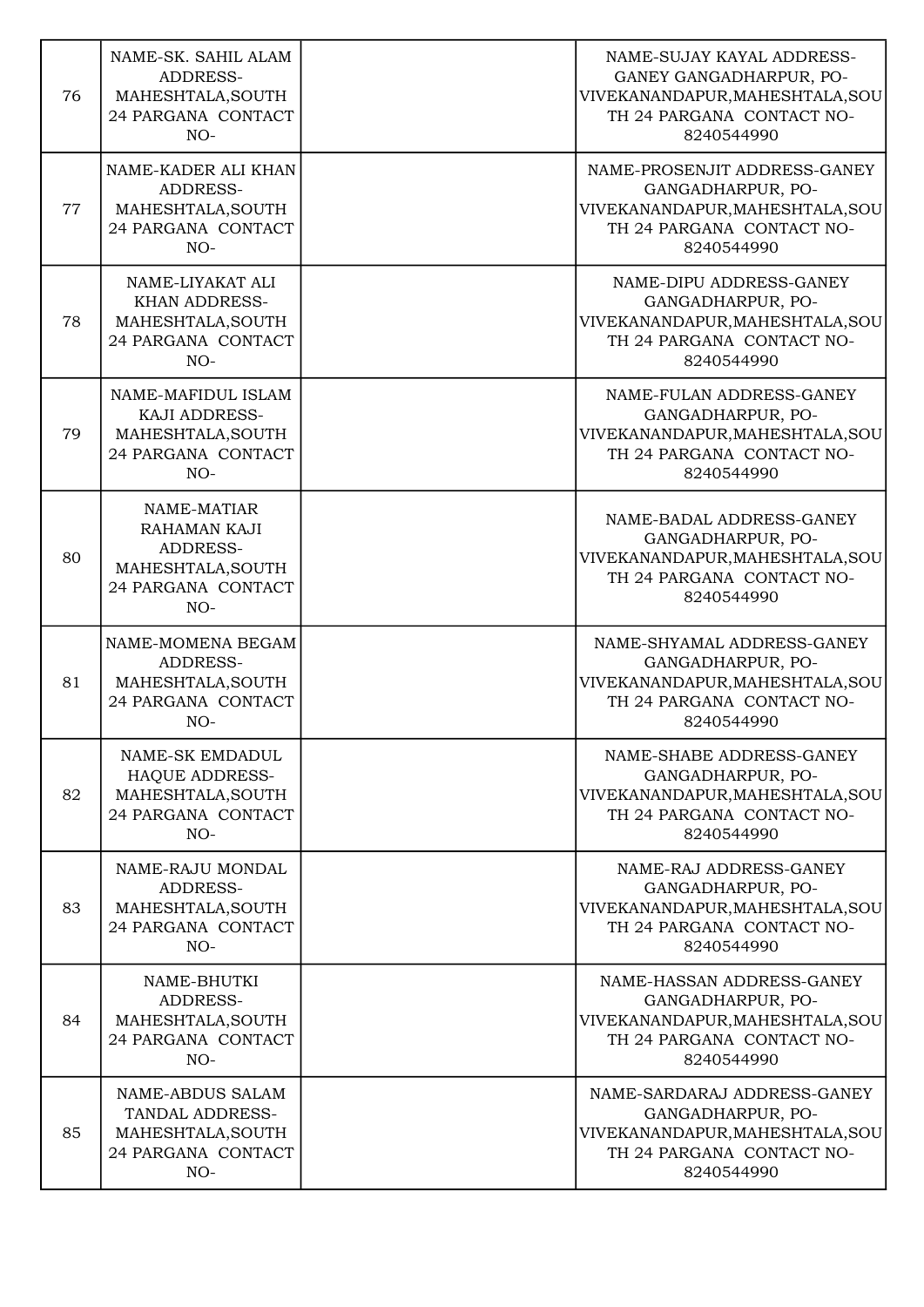| 86 | <b>NAME-SK YAKUB</b><br>ADDRESS-<br>MAHESHTALA, SOUTH<br>24 PARGANA CONTACT<br>$NO-$        | NAME-M. N. SOBHAN ADDRESS-D-<br>1/207 SANTOSHPUR NEW ROAD<br>KOLKATA-700066, KOLKATA CONTACT<br>NO-9903886198          |
|----|---------------------------------------------------------------------------------------------|------------------------------------------------------------------------------------------------------------------------|
| 87 | <b>NAME-SK ABU</b><br>SIDDIQUE ADDRESS-<br>MAHESHTALA, SOUTH<br>24 PARGANA CONTACT<br>$NO-$ | NAME-BABLU HALDER ADDRESS-<br>JALKHURA PO-MAHESHTALA<br>KOLKATA-700141, KOLKATA CONTACT<br>NO-9681773677               |
| 88 | <b>NAME-ABDUS SALAM</b><br>ADDRESS-<br>MAHESHTALA, SOUTH<br>24 PARGANA CONTACT<br>$NO-$     | NAME-MD JULFIKAR ALI MOLLA<br>ADDRESS-KANKHULI PIR DANGA PO-<br>BIDHANGARH KOL-700066, SOUTH 24<br>PARGANA CONTACT NO- |
| 89 | NAME-SAHABUDDIN<br>ADDRESS-<br>MAHESHTALA, SOUTH<br>24 PARGANA CONTACT<br>$NO-$             | NAME-LATIFUDDIN HALDER<br>ADDRESS-SOUTH KANKHULI PO-<br>BIDHANGARH KOL-700066, SOUTH 24<br>PARGANA CONTACT NO-         |
| 90 | NAME-SOUMEN<br>ADDRESS-<br>MAHESHTALA, SOUTH<br>24 PARGANA CONTACT<br>$NO-$                 | NAME-MOHIRUDDIN HALDER<br>ADDRESS-SOUTH KANKHULI PO-<br>BIDHANGARH KOL-700066, SOUTH 24<br>PARGANA CONTACT NO-         |
| 91 | NAME-BABU ADDRESS-<br>MAHESHTALA, SOUTH<br>24 PARGANA CONTACT<br>$NO-$                      | NAME-SAHABUDDIN HALDER<br>ADDRESS-SOUTH KANKHULI PO-<br>BIDHANGARH KOL-700066, SOUTH 24<br>PARGANA CONTACT NO-         |
| 92 | NAME-RODIQUE MAJI<br>ADDRESS-<br>MAHESHTALA, SOUTH<br>24 PARGANA CONTACT<br>$NO-$           | NAME-BABLU HALDER ADDRESS-<br>JALKHURA PO-MAHESHTALA<br>KOLKATA-700141, SOUTH 24 PARGANA<br>CONTACT NO-9681773677      |
| 93 | NAME-KHOKON MAJI<br>ADDRESS-<br>MAHESHTALA, SOUTH<br>24 PARGANA CONTACT<br>$NO-$            | NAME-RAHAMAN MOLLA ADDRESS-<br>AKRA NOAPARA MAHESHTALA, SOUTH<br>24 PARGANA CONTACT NO-<br>9874326187                  |
| 94 | NAME-AKBAR MOLLA<br>ADDRESS-<br>MAHESHTALA, SOUTH<br>24 PARGANA CONTACT<br>$NO-$            | NAME-MOINUDDIN ADDRESS-<br>MURAGHACHI DIAMOND<br>HARBOUR, SOUTH 24 PARGANA<br>CONTACT NO-8343941276                    |
| 95 | NAME-SABIR TAPTORI<br>ADDRESS-<br>MAHESHTALA, SOUTH<br>24 PARGANA CONTACT<br>NO-            | NAME-MD MOTASIR ADDRESS-<br>SANTOSHPUR KOL-66, KOLKATA<br>CONTACT NO-9903986198                                        |
| 96 | NAME-NURUDDIN<br><b>NASKAR ADDRESS-</b><br>MAHESHTALA, SOUTH<br>24 PARGANA CONTACT<br>NO-   | NAME-SAHARUK SK ADDRESS-<br>ALAMPUR PADIRHATI, KOLKATA<br>CONTACT NO-                                                  |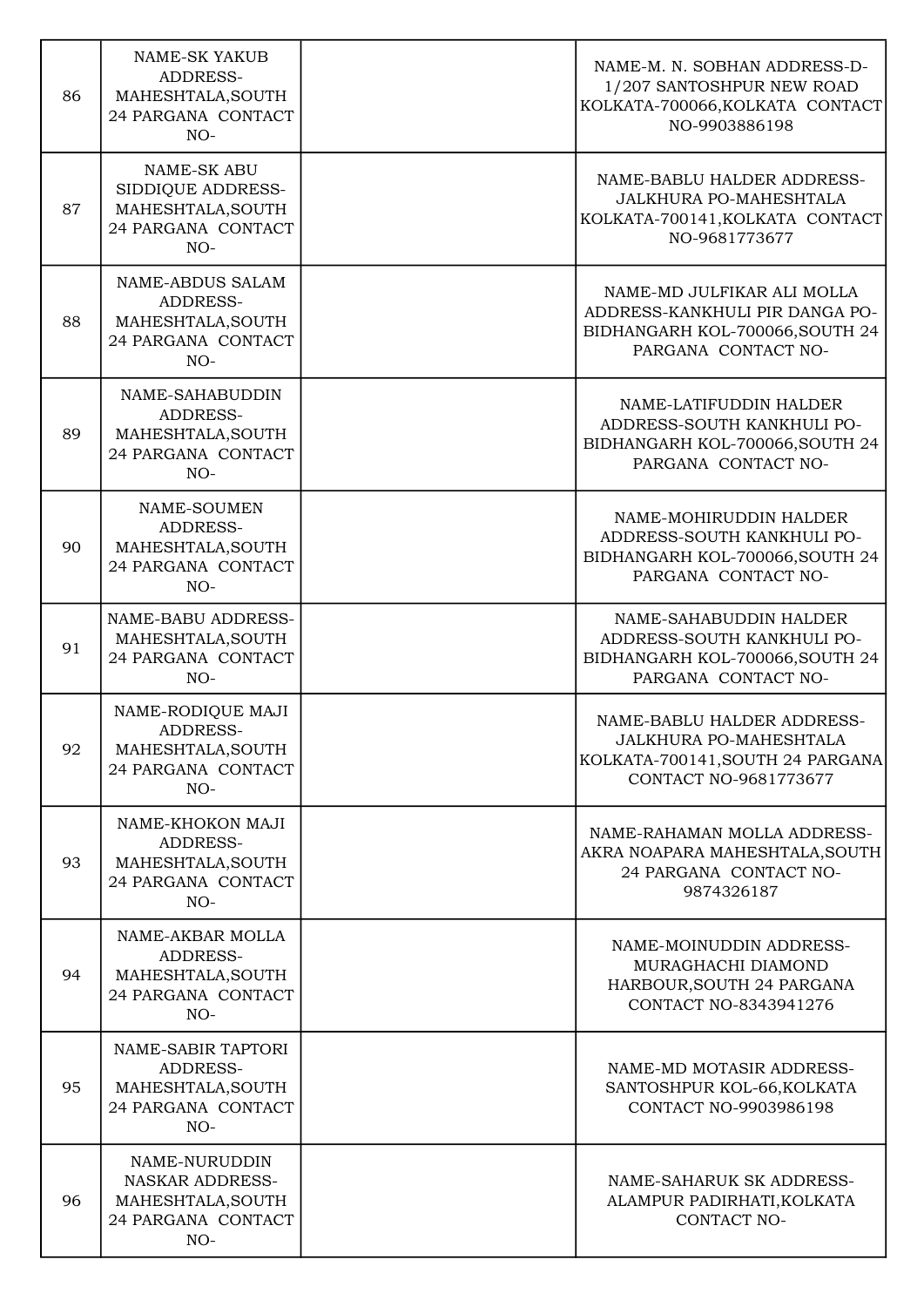| 97  | NAME-SIRAJ MOLLA<br>ADDRESS-<br>LAXMIKANTAPUR, SOUT<br>H 24 PARGANA                                             | NAME-SAHIDUL ADDRESS-PHULBARI<br>CANNING, SOUTH 24 PARGANA<br><b>CONTACT NO-</b>                                              |
|-----|-----------------------------------------------------------------------------------------------------------------|-------------------------------------------------------------------------------------------------------------------------------|
| 98  | NAME-ALTAF MOLLA<br>ADDRESS-<br>LAXMIKANTAPUR, SOUT<br>H 24 PARGANA<br>CONTACT NO-                              | NAME-PUJA ADDRESS-DAKGHAR,<br>KAJIPARA, SOUTH 24 PARGANA<br>CONTACT NO-                                                       |
| 99  | NAME-ARIF MOLLA<br>ADDRESS-<br>LAXMIKANTAPUR, SOUT<br>H 24 PARGANA<br>CONTACT NO-                               | NAME-MADHU ADDRESS-DAKGHAR,<br>KAJIPARA, SOUTH 24 PARGANA<br>CONTACT NO-6291152193                                            |
| 100 | NAME-HASIBUR MOLLA<br>ADDRESS-<br>LAXMIKANTAPUR, SOUT<br>H 24 PARGANA<br>CONTACT NO-                            | NAME-RAHUL PAL ADDRESS-<br>SANTOSHPUR KOL-66, SOUTH 24<br>PARGANA CONTACT NO-                                                 |
| 101 | NAME-RAHAMAT MOLLA<br>ADDRESS-<br>LAXMIKANTAPUR, SOUT<br>H 24 PARGANA<br>CONTACT NO-                            | NAME-FARID MAHAMMAD ADDRESS-<br>,KOLKATA CONTACT NO-                                                                          |
| 102 | NAME-MD AZIZ MOLLA<br>ADDRESS-<br>CHANDANNAGAR, PS-<br>MAHESHTALA, SOUTH<br>24 PARGANA CONTACT<br>NO-7980171591 | NAME-RABILAL KAYAL ADDRESS-<br>,KOLKATA CONTACT NO-                                                                           |
| 103 | NAME-MD ARIF MOLLA<br>ADDRESS-<br>CHANDANNAGAR, PS-<br>MAHESHTALA, SOUTH<br>24 PARGANA CONTACT<br>NO-62910356   | NAME-PROVAT MONDAL ADDRESS-<br><b>GANEY GANGADHARPUR, PO-</b><br>VIVEKANANDAPUR, MAHESHTALA, SOU<br>TH 24 PARGANA CONTACT NO- |
| 104 | NAME-BAPI ADDRESS-<br>CHANDANNAGAR, PS-<br>MAHESHTALA, SOUTH<br>24 PARGANA CONTACT<br>NO-9051745305             | NAME-SALIM ALI ADDRESS-GANEY<br>GANGADHARPUR, PO-<br>VIVEKANANDAPUR, MAHESHTALA, SOU<br>TH 24 PARGANA CONTACT NO-             |
| 105 | NAME-LALTU ADDRESS-<br>CHANDANNAGAR, PS-<br>MAHESHTALA, SOUTH<br>24 PARGANA CONTACT<br>NO-9830573008            | NAME-MUZIBAR KHAN ADDRESS-<br>GANEY GANGADHARPUR, PO-<br>VIVEKANANDAPUR, MAHESHTALA, SOU<br>TH 24 PARGANA CONTACT NO-         |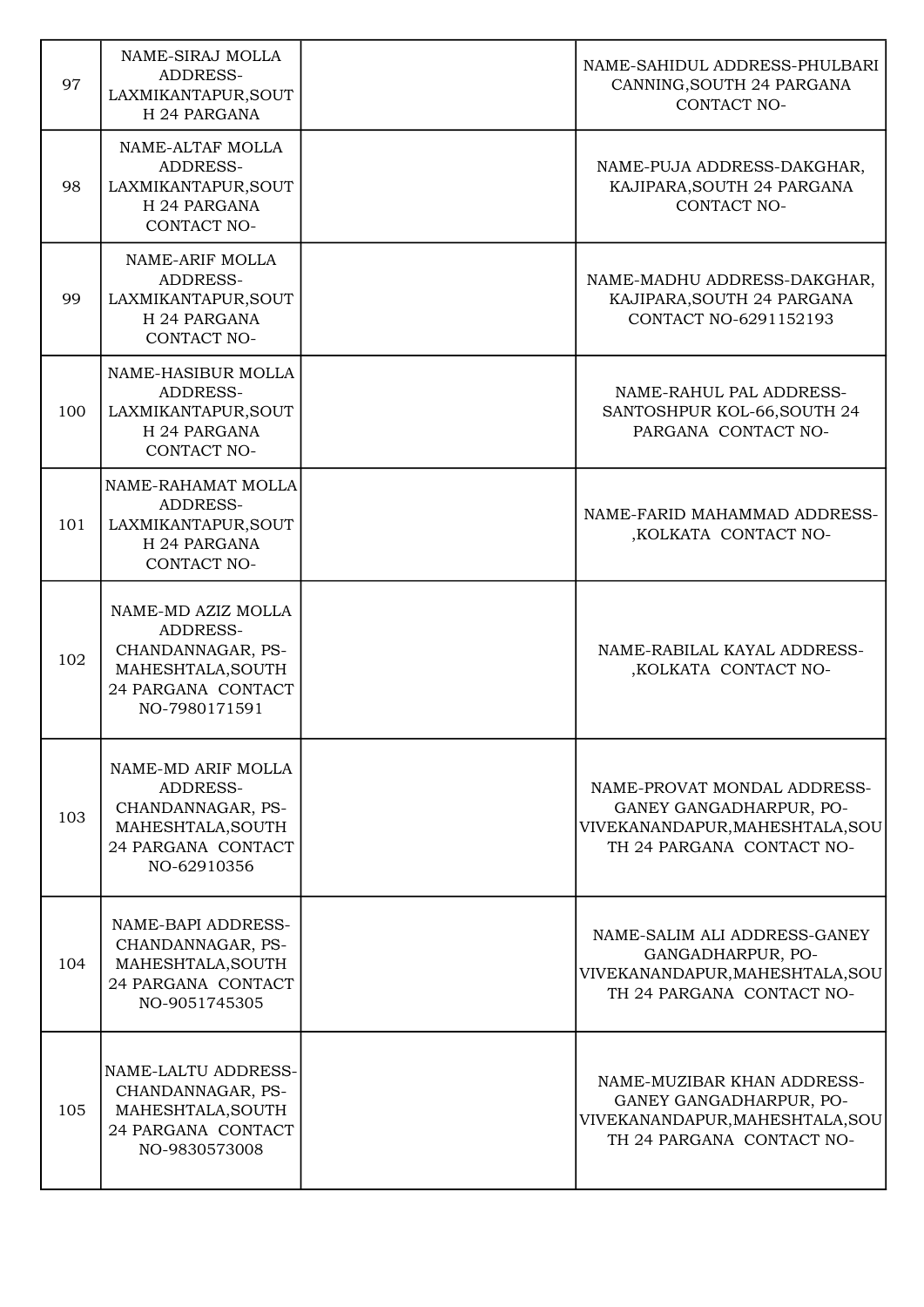| 106 | NAME-NURUDDIN<br>ADDRESS-<br>CHANDANNAGAR, PS-<br>MAHESHTALA, SOUTH<br>24 PARGANA CONTACT<br>$NO-$  |  |
|-----|-----------------------------------------------------------------------------------------------------|--|
| 107 | NAME-SK HAMEEN<br>ADDRESS-<br>CHANDANNAGAR, PS-<br>MAHESHTALA, SOUTH<br>24 PARGANA CONTACT<br>$NO-$ |  |
| 108 | NAME-SK BABUL<br>ADDRESS-<br>CHANDANNAGAR, PS-<br>MAHESHTALA, SOUTH<br>24 PARGANA CONTACT<br>$NO-$  |  |
| 109 | NAME-MD RAZZAK<br>ADDRESS-<br>CHANDANNAGAR, PS-<br>MAHESHTALA,<br>CONTACT NO-                       |  |
| 110 | NAME-SAMIM KHAN<br>ADDRESS-<br>CHANDANNAGAR, PS-<br>MAHESHTALA,<br>CONTACT NO-                      |  |
| 111 | NAME-ASHADULLAH<br><b>LASKAR ADDRESS-</b><br>CHANDANNAGAR, PS-<br>MAHESHTALA,<br><b>CONTACT NO-</b> |  |
| 112 | NAME-SMT. DIPALI<br>ADDRESS-BATANAGAR<br>, SOUTH 24 PARGANA<br>CONTACT NO-                          |  |
| 113 | NAME-SMT. MERA<br>ADDRESS-BATANAGAR<br>, SOUTH 24 PARGANA<br>CONTACT NO-                            |  |
| 114 | NAME-RAJA MONDAL<br>ADDRESS-<br>MANGALBARI, MALDA<br>CONTACT NO-<br>8695883154                      |  |
| 115 | NAME-BARUN ROY<br>ADDRESS-<br>MANGALBARI, MALDA<br>CONTACT NO-<br>8637043987                        |  |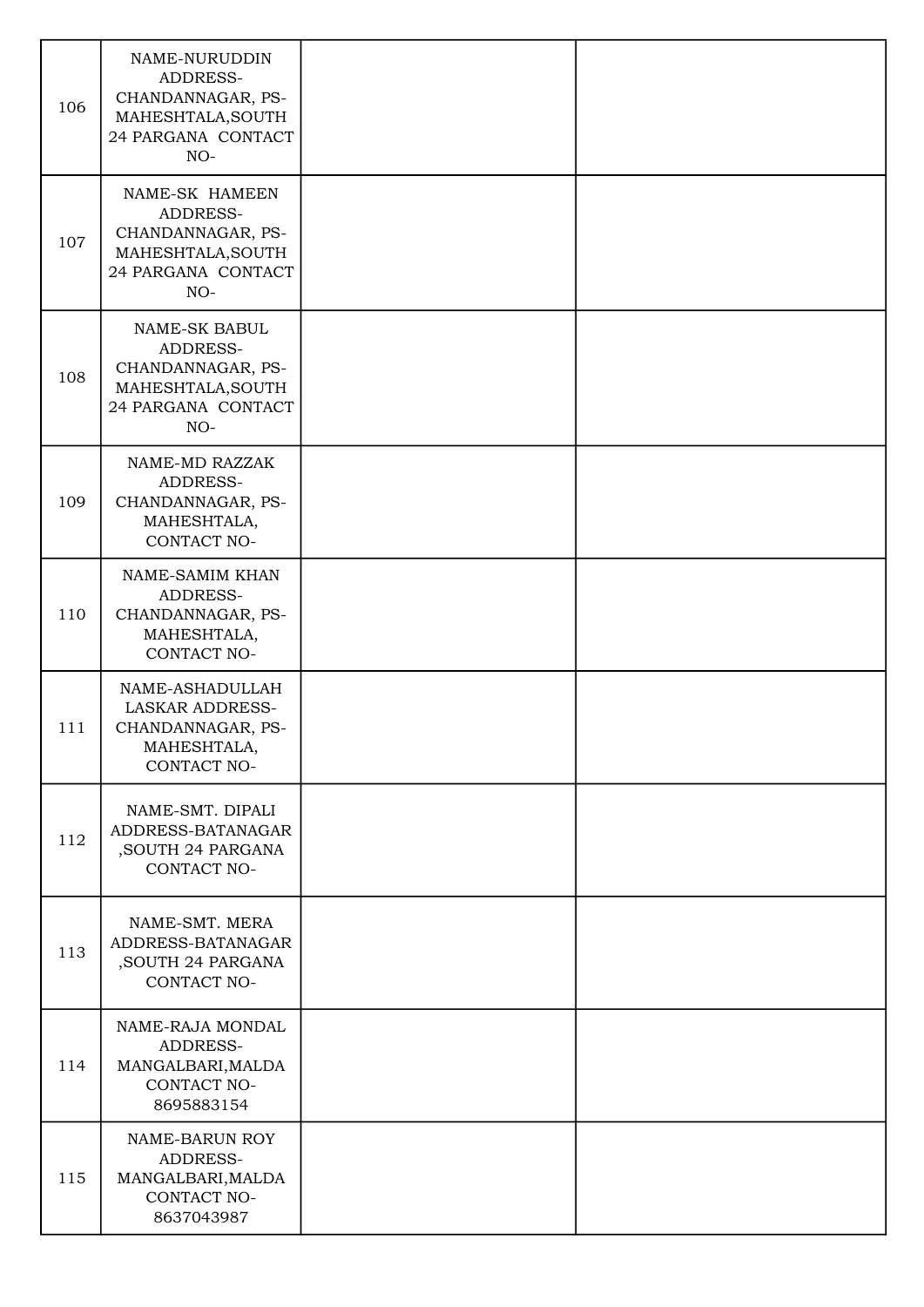| 116 | NAME-SHILA SAHA<br>ADDRESS-<br>KHARATIPARA, MANGAL<br>BARI, MALDA CONTACT<br>$NO-$                       |  |
|-----|----------------------------------------------------------------------------------------------------------|--|
| 117 | NAME-SHANDHA DAS<br>ADDRESS-<br>KHARATIPARA, MANGAL<br>BARI, MALDA CONTACT<br>$NO-$                      |  |
| 118 | NAME-MOHON ROY<br>ADDRESS-<br>MANGALBARI, MALDA<br>CONTACT NO-<br>9064729746                             |  |
| 119 | <b>NAME-RAJ SAHA</b><br>ADDRESS-SARODA<br>COLONY, MANGALBARI,<br>MALDA CONTACT NO-                       |  |
| 120 | NAME-RATNA BISWAS<br>ADDRESS-<br>MUCHIA, MALDA<br>CONTACT NO-                                            |  |
| 121 | NAME-SHIKHA BISWAS<br>ADDRESS-<br>MUCHIA, MALDA<br>CONTACT NO-                                           |  |
| 122 | NAME-ARATI BISWAS<br>ADDRESS-<br>MUCHIA, MALDA<br>CONTACT NO-                                            |  |
| 123 | NAME-HAPIJUL<br><b>JAMADDER ADDRESS-</b><br><b>AMTALA, SOUTH 24</b><br>PARGANA CONTACT NO-<br>9836529635 |  |
| 124 | NAME-FARUK ALI<br>ADDRESS-AKHARA<br>SANTOSHPUR, SOUTH<br>24 PARGANA CONTACT<br>NO-9874143803             |  |
| 125 | NAME-KURBAN ALI GAZI<br>ADDRESS-AKHARA<br>SANTOSHPUR, SOUTH<br>24 PARGANA CONTACT<br>NO-8777695260       |  |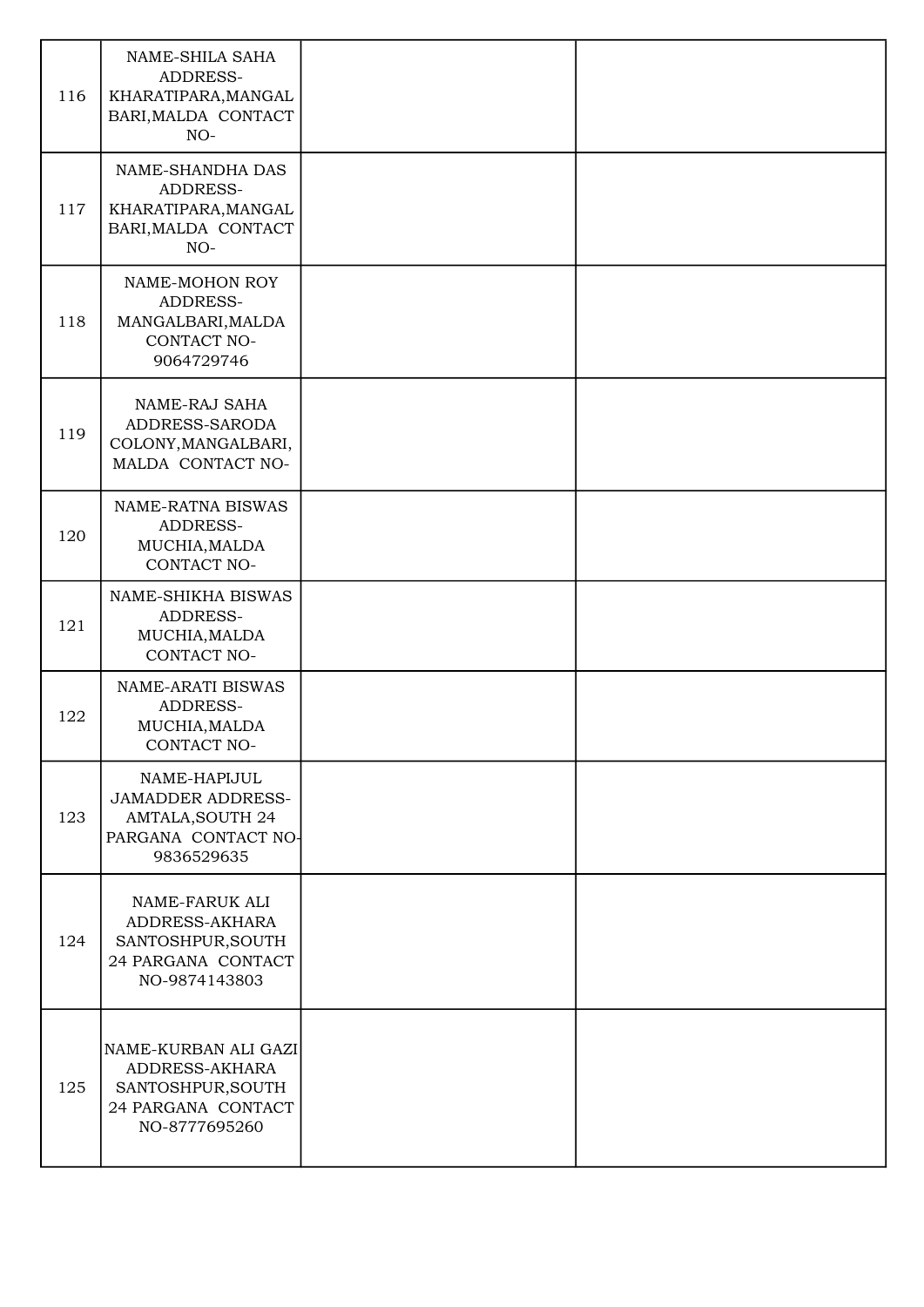| 126 | NAME-ANSER ADDRESS-<br>DIAMONDHARBOUR, SO<br>UTH 24 PARGANA<br>CONTACT NO-<br>6294861654                     |  |
|-----|--------------------------------------------------------------------------------------------------------------|--|
| 127 | NAME-TARIK ADDRESS-<br><b>JHIER POL</b><br>DIAMONDHARBOUR, SO<br>UTH 24 PARGANA<br>CONTACT NO-<br>9064185157 |  |
| 128 | NAME-MAHAJUDDIN<br>ADDRESS-<br>DIAMONDHARBOUR, SO<br>UTH 24 PARGANA<br>CONTACT NO-                           |  |
| 129 | NAME-MUKUL SARKAR<br>ADDRESS-UTTAR<br>BALURCHAR, MALDA<br>CONTACT NO-<br>7501865925                          |  |
| 130 | NAME-PIU SARKAR<br>ADDRESS-UTTAR<br>BALURCHAR, MALDA<br>CONTACT NO-<br>7501865925                            |  |
| 131 | NAME-MINOTI SARKAR<br>ADDRESS-UTTAR<br>BALURCHAR, MALDA<br>CONTACT NO-<br>7501865925                         |  |
| 132 | NAME-AVIJIT BISWAS<br>ADDRESS-GADUA<br>MORE, MALDA<br>CONTACT NO-<br>9851676717                              |  |
| 133 | NAME-MAMATA BISWAS<br>ADDRESS-GADUA<br>MORE, MALDA<br>CONTACT NO-<br>9851676717                              |  |
| 134 | NAME-PEYAR ALI<br>ADDRESS-JHINGER<br>POL, SOUTH 24<br>PARGANA CONTACT NO-<br>814508027                       |  |
| 135 | NAME-BASAR ADDRESS-<br>FALTA, SOUTH 24<br>PARGANA CONTACT NO-<br>6297519736                                  |  |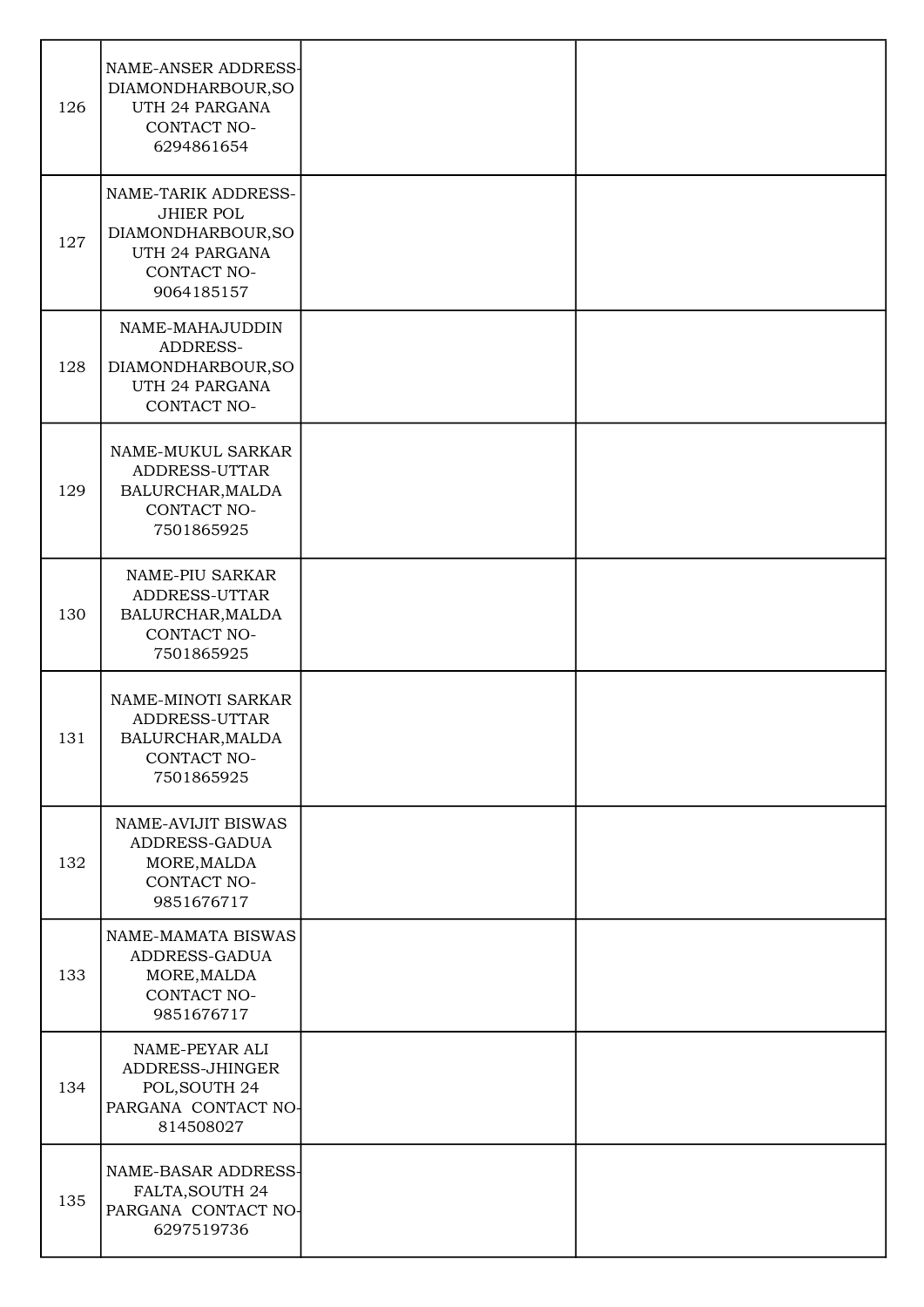| 136 | NAME-RAJ ADDRESS-<br>SUJAPUR, SOUTH 24<br>PARGANA CONTACT NO-<br>9933189589                 |  |
|-----|---------------------------------------------------------------------------------------------|--|
| 137 | NAME-MOTI ADDRESS-<br>JHINGER POL, SOUTH<br>24 PARGANA CONTACT<br>NO-9933367932             |  |
| 138 | NAME-BISHAL<br>ADDRESS-BUDGE<br><b>BUDGE, SOUTH 24</b><br>PARGANA CONTACT NO-<br>789077225  |  |
| 139 | NAME-KAMALA<br>ADDRESS-BUDGE<br><b>BUDGE, SOUTH 24</b><br>PARGANA CONTACT NO-<br>9836195312 |  |
| 140 | NAME-TUMPA ADDRESS-<br><b>BATANAGAR, SOUTH 24</b><br>PARGANA CONTACT NO-                    |  |
| 141 | NAME-BAPI ADDRESS-<br>CHORIAL, SOUTH 24<br>PARGANA CONTACT NO-<br>9883605366                |  |
| 142 | NAME-BABUN ADDRESS<br><b>BATANAGAR, SOUTH 24</b><br>PARGANA CONTACT NO-                     |  |
| 143 | NAME-KUTUBUDDIN<br>ADDRESS-SARSHER<br>HAAT, SOUTH 24<br>PARGANA CONTACT NO-<br>7679610401   |  |
| 144 | NAME-ROIDUL<br>ADDRESS-SARSHER<br>HAAT, SOUTH 24<br>PARGANA CONTACT NO-<br>9749912304       |  |
| 145 | NAME-RAJ ADDRESS-<br>SANTOSHPUR, SOUTH<br>24 PARGANA CONTACT<br>NO-9051116354               |  |
| 146 | NAME-RAJESH<br>ADDRESS-<br>PUJALI, SOUTH 24<br>PARGANA CONTACT NO-<br>8013255082            |  |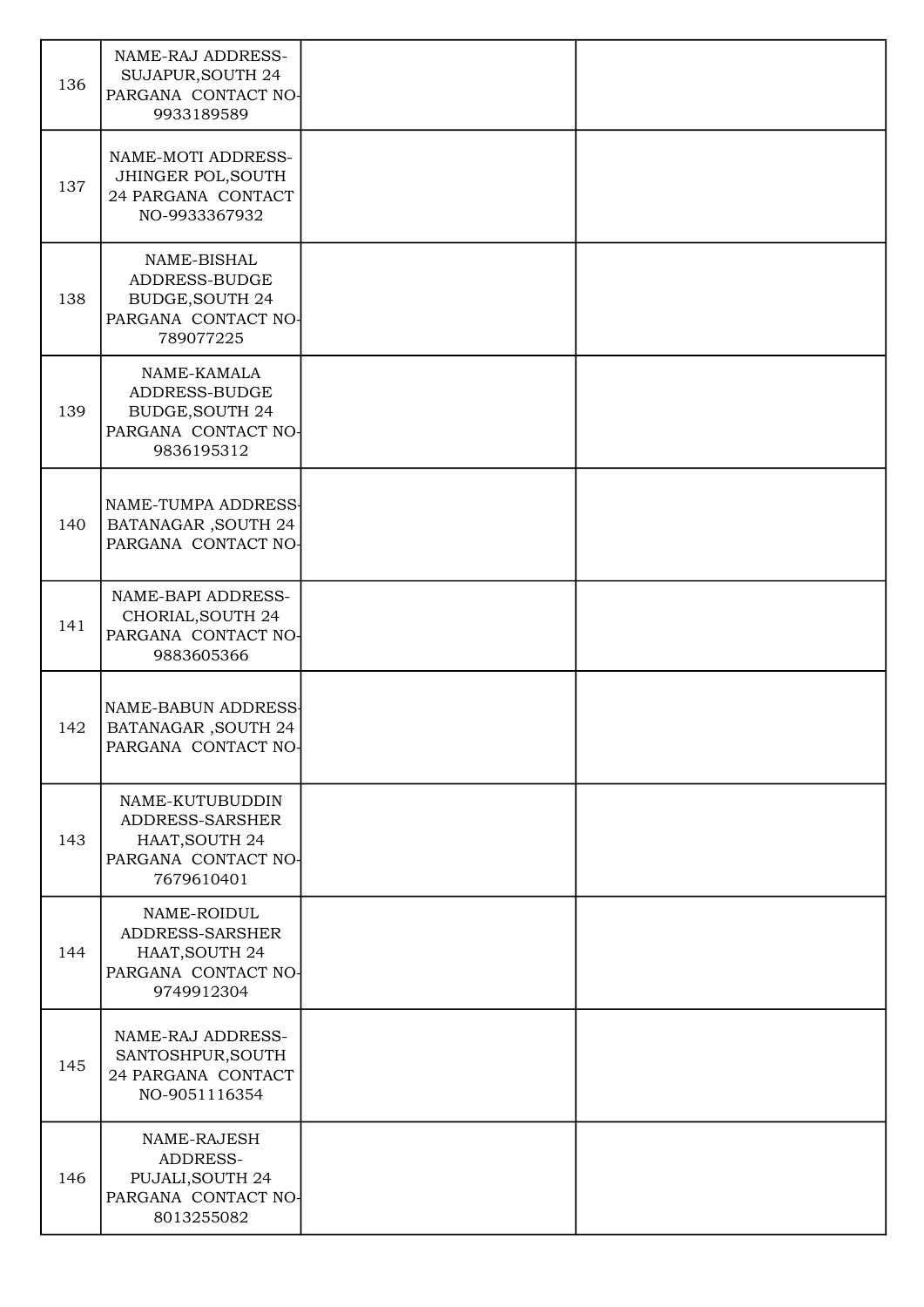| 147 | NAME-SABIR ADDRESS-<br>DIAMONDHARBOUR, SO<br>UTH 24 PARGANA<br>CONTACT NO-<br>9382279712                 |  |
|-----|----------------------------------------------------------------------------------------------------------|--|
| 148 | NAME-BADRUDDIN<br>ADDRESS-<br>BALARANPUR, SOUTH 24<br>PARGANA CONTACT NO-                                |  |
| 149 | NAME-MONTU<br>ADDRESS-<br>CHARIAL, SOUTH 24<br>PARGANA CONTACT NO-<br>9051462077                         |  |
| 150 | NAME-IRFAN ADDRESS-<br>JHARKHALI, SUNDARBA<br>N, SOUTH 24 PARGANA<br>CONTACT NO-<br>7063794088           |  |
| 151 | NAME-SAHIDUL<br>ADDRESS-JHINER POL,<br>SARISAHAAT, SOUTH 24<br>PARGANA CONTACT NO-<br>9593180865         |  |
| 152 | NAME-REJAUL<br>ADDRESS-<br>CHANDANNAGAR, PS-<br>MAHESHTALA, SOUTH<br>24 PARGANA CONTACT<br>NO-8240332909 |  |
| 153 | NAME-DALIM ADDRESS-<br>CHANDANNAGAR, PS-<br>MAHESHTALA, SOUTH<br>24 PARGANA CONTACT<br>NO-882099872      |  |
| 154 | NAME-MONIRUL<br>ADDRESS-<br>CANNING, SOUTH 24<br>PARGANA CONTACT NO-<br>8017007377                       |  |
| 155 | NAME-JULSIKAR<br>ADDRESS-SARSHER<br>HAAT, SOUTH 24<br>PARGANA CONTACT NO-<br>8637074961                  |  |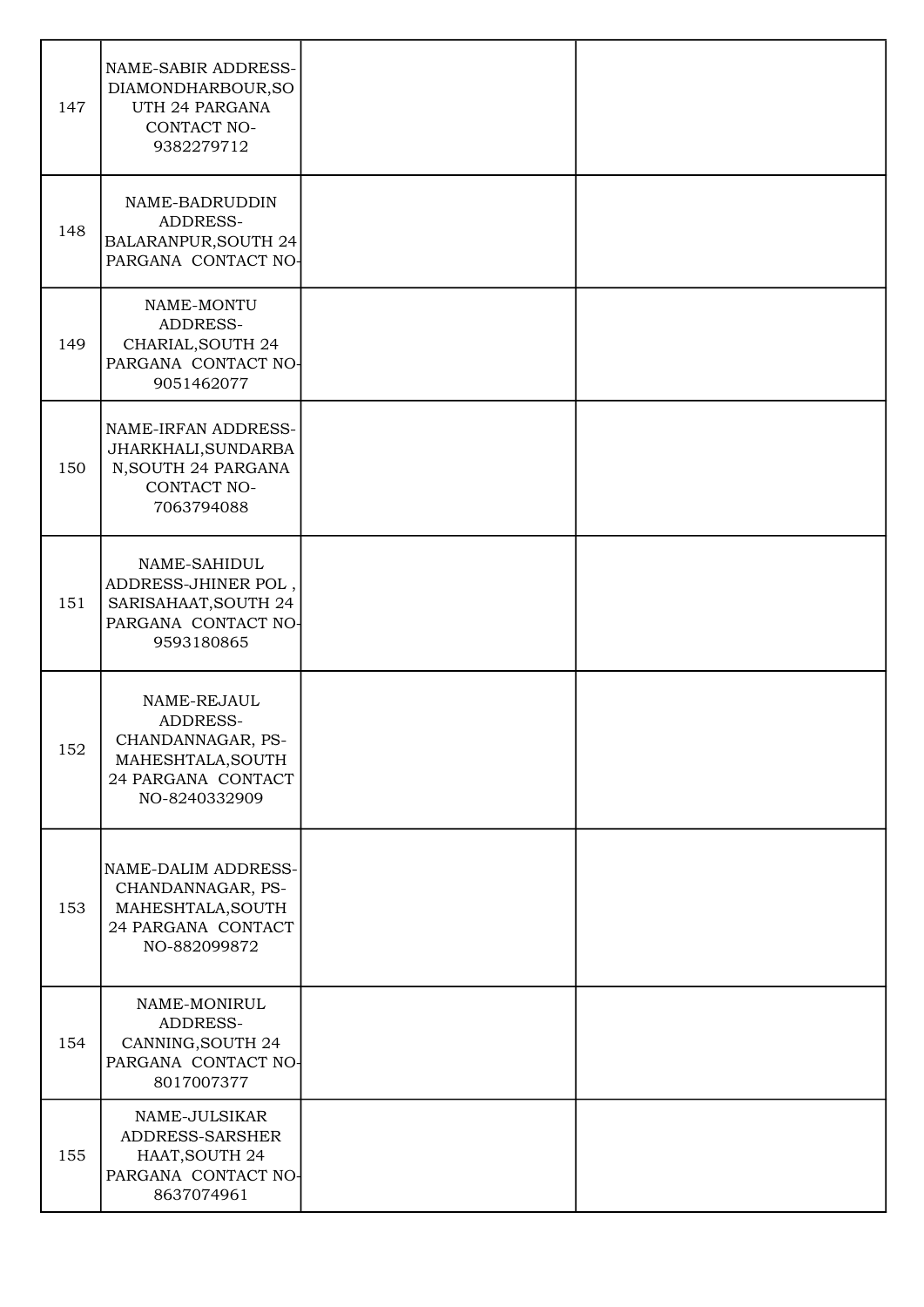| 156 | NAME-BHUTU ADDRESS<br>SANTOSHPUR, SOUTH<br>24 PARGANA CONTACT<br>NO-6289582895                           |  |
|-----|----------------------------------------------------------------------------------------------------------|--|
| 157 | NAME-TOUFIK<br>ADDRESS-<br>CHANDANNAGAR, PS-<br>MAHESHTALA, SOUTH<br>24 PARGANA CONTACT<br>NO-859990916  |  |
| 158 | NAME-BADSHA<br>ADDRESS-<br>CHANDANNAGAR, PS-<br>MAHESHTALA, SOUTH<br>24 PARGANA CONTACT<br>NO-9239918828 |  |
| 159 | NAME-GOLAP ADDRESS-<br>CHANDANNAGAR, PS-<br>MAHESHTALA, SOUTH<br>24 PARGANA CONTACT<br>NO-8648080125     |  |
| 160 | NAME-SURAJIT<br>ADDRESS-, CONTACT<br>$NO-$                                                               |  |
| 161 | NAME-MEHARAJ<br>ADDRESS-<br>POKPARI, BUDGE<br><b>BUDGE, SOUTH 24</b><br>PARGANA CONTACT NO-              |  |
| 162 | NAME-SAMSUDDIN<br><b>MOLLA ADDRESS-</b><br><b>ASUTI, SOUTH 24</b><br>PARGANA CONTACT NO-<br>87774861199  |  |
| 163 | NAME-ROHIT ADDRESS-<br>CHANDANNAGAR, PS-<br>MAHESHTALA, SOUTH<br>24 PARGANA CONTACT<br>NO-8582938217     |  |
| 164 | NAME-SAIFULLA<br>ADDRESS-SARSHER<br>HAAT, SOUTH 24<br>PARGANA CONTACT NO-<br>9007341265                  |  |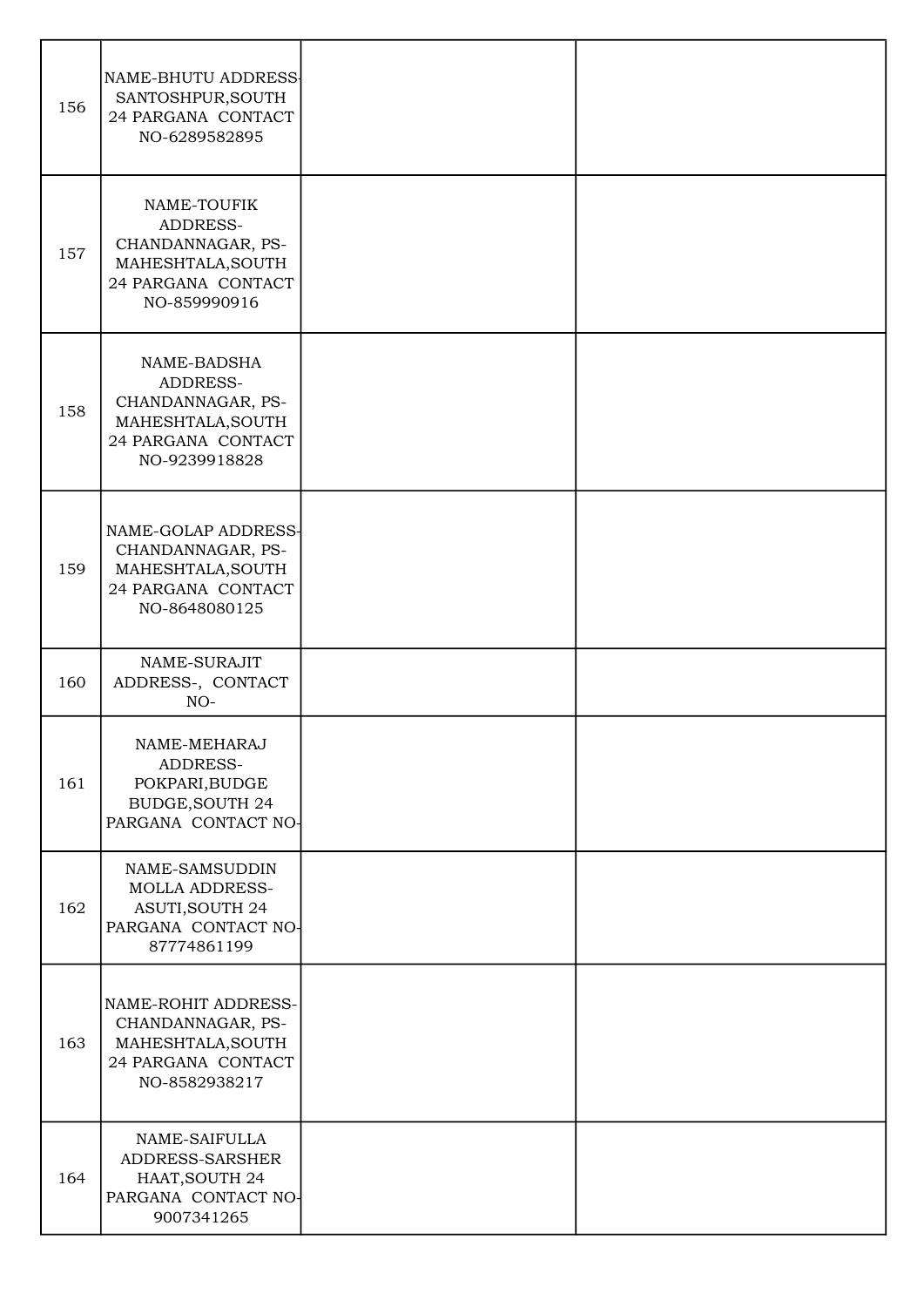| 165 | NAME-ALADUDDIN<br>ADDRESS-<br>CHANDANNAGAR, PS-<br>MAHESHTALA, SOUTH<br>24 PARGANA CONTACT<br>NO-7001215380   |  |
|-----|---------------------------------------------------------------------------------------------------------------|--|
| 166 | NAME-KHOKON<br>ADDRESS-<br>CHANDANNAGAR, PS-<br>MAHESHTALA, SOUTH<br>24 PARGANA CONTACT<br>NO-9330112471      |  |
| 167 | NAME-RAJKUMAR<br>ADDRESS-<br>SANTOSHPUR, SOUTH<br>24 PARGANA CONTACT<br>NO-8442916177                         |  |
| 168 | NAME-TUTUL ADDRESS-<br>CHANDANNAGAR, PS-<br>MAHESHTALA, SOUTH<br>24 PARGANA CONTACT<br>NO-9051973385          |  |
| 169 | NAME-HASEM<br>ADDRESS-<br>SUJAPUR, SOUTH 24<br>PARGANA CONTACT NO-<br>9093821599                              |  |
| 170 | NAME-ABDUS SALAM<br>ADDRESS-<br>CHANDANNAGAR, PS-<br>MAHESHTALA, SOUTH<br>24 PARGANA CONTACT<br>NO-8583914247 |  |
| 171 | NAME-RAJA ADDRESS-<br>DAKGHAR, SOUTH 24<br>PARGANA CONTACT NO-<br>9830045273                                  |  |
| 172 | NAME-GAFFAR<br>ADDRESS-<br>MEMANPUR, SOUTH 24<br>PARGANA CONTACT NO-                                          |  |
| 173 | NAME-ALAMGIR<br>ADDRESS-<br>CHANDANNAGAR, PS-<br>MAHESHTALA, SOUTH<br>24 PARGANA CONTACT<br>NO-9143473310     |  |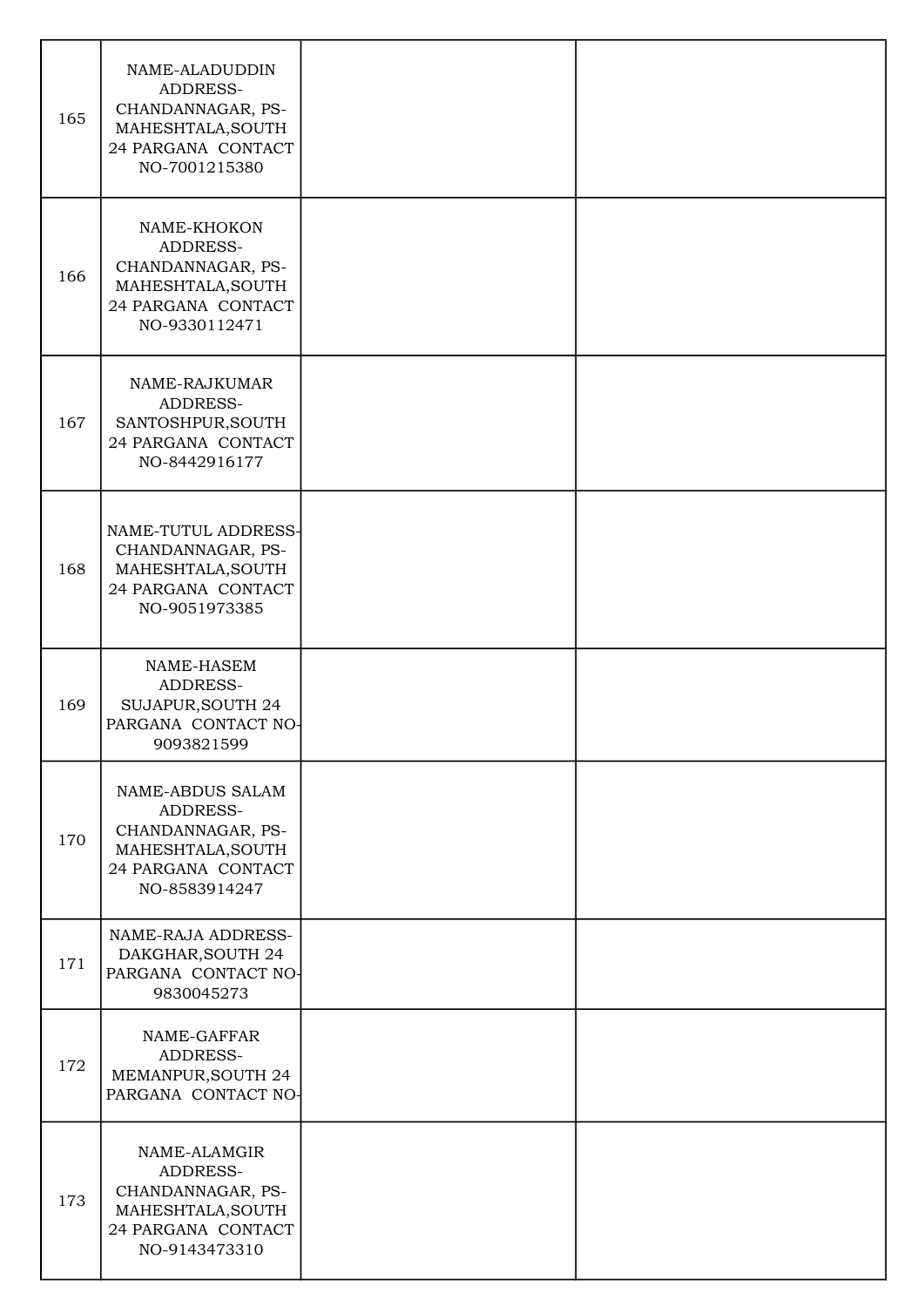| 174 | NAME-MONGAL<br>ADDRESS-GANEY<br>GANGADHARPUR, PO-<br>VIVEKANANDAPUR, MAH<br>ESHTALA, SOUTH 24<br>PARGANA CONTACT NO-<br>8240544990 |  |
|-----|------------------------------------------------------------------------------------------------------------------------------------|--|
| 175 | NAME-MONGAL<br>ADDRESS-GANEY<br>GANGADHARPUR, PO-<br>VIVEKANANDAPUR, MAH<br>ESHTALA, SOUTH 24<br>PARGANA CONTACT NO-<br>8240544990 |  |
| 176 | NAME-ASIK BILLAH<br>ADDRESS-KANKHULI<br>PIR DANGA PO-<br>BIDHANGARH KOL-<br>700066, KOLKATA<br>CONTACT NO-<br>7003793191           |  |
| 177 | NAME-MOHIM<br>ADDRESS-<br>MURSHIDABAD, MURCHI<br>DABAD CONTACT NO-                                                                 |  |
| 178 | NAME-MUJIBAR<br>RAHAMAN ADDRESS-<br>JOYNAGAR, SOUTH 24<br>PARGANA CONTACT NO-                                                      |  |
| 179 | NAME-MD AZAHAR<br><b>MOLLA ADDRESS-</b><br><b>GOABERIA GOPALPUR</b><br>HAAT FALTA, SOUTH 24<br>PARGANA CONTACT NO-<br>6291876107   |  |
| 180 | NAME-HANIF MOLLA<br>ADDRESS-GOABERIA<br><b>GOPALPUR HAAT</b><br>FALTA, SOUTH 24<br>PARGANA CONTACT NO-<br>7585044838               |  |
| 181 | NAME-ZAHIR MOLLA<br>ADDRESS-PASCHIM<br>KALSHA FALTA, SOUTH<br>24 PARGANA CONTACT<br>NO-9064202447                                  |  |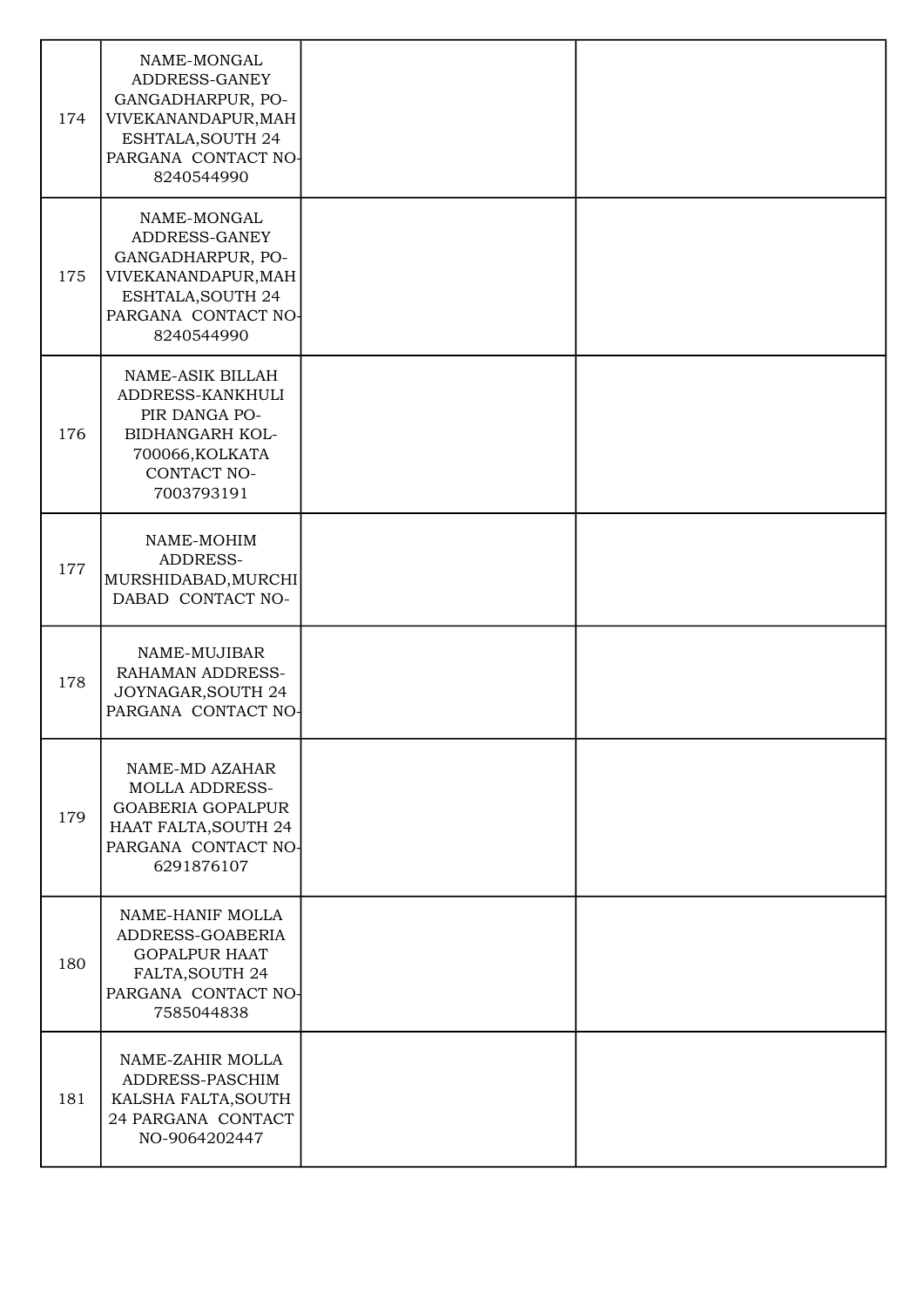| 182 | NAME-ABDULLAH<br>MONDAL ADDRESS-<br><b>GOPALPUR</b><br>HAT, FALTA, SOUTH 24<br>PARGANA CONTACT NO-<br>8348403099         |  |
|-----|--------------------------------------------------------------------------------------------------------------------------|--|
| 183 | NAME-SAMIM SK<br>ADDRESS-PASCHIM<br>KALSHA FALTA, SOUTH<br>24 PARGANA CONTACT<br>NO-8250898254                           |  |
| 184 | NAME-ISRAFIL MOLLA<br>ADDRESS-GOABERIA<br><b>GOPALPUR HAAT</b><br>FALTA, SOUTH 24<br>PARGANA CONTACT NO-                 |  |
| 185 | NAME-ZAHIR PIYADA<br>ADDRESS-KULTALA<br><b>DIAMOND</b><br>HARBOUR, SOUTH 24<br>PARGANA CONTACT NO-<br>8373004785         |  |
| 186 | <b>NAME-NUR ISLAM</b><br>ADDRESS-ANDUL PARA<br>RAJENDRAPUR, BASIR<br>HAAT, SOUTH 24<br>PARGANA CONTACT NO-<br>6295261581 |  |
| 187 | NAME-ABBASUDDIN<br>ADDRESS-JHINER POL,<br>SARISAHAAT, SOUTH 24<br>PARGANA CONTACT NO-                                    |  |
| 188 | NAME-RAHAMAN SK<br>ADDRESS-<br>BOGANOAPARA,<br>AKRA, SOUTH 24<br>PARGANA CONTACT NO-<br>98743261874                      |  |
| 189 | NAME-KHAIRUL ALAM<br>ADDRESS-SANTOSHPUR<br>NEW ROAD KOL-<br>66, KOLKATA CONTACT<br>$NO-$                                 |  |
| 190 | NAME-GOPAL PALUI<br>ADDRESS-GOABERIA<br><b>GOPALPUR HAAT</b><br>FALTA, SOUTH 24<br>PARGANA CONTACT NO-                   |  |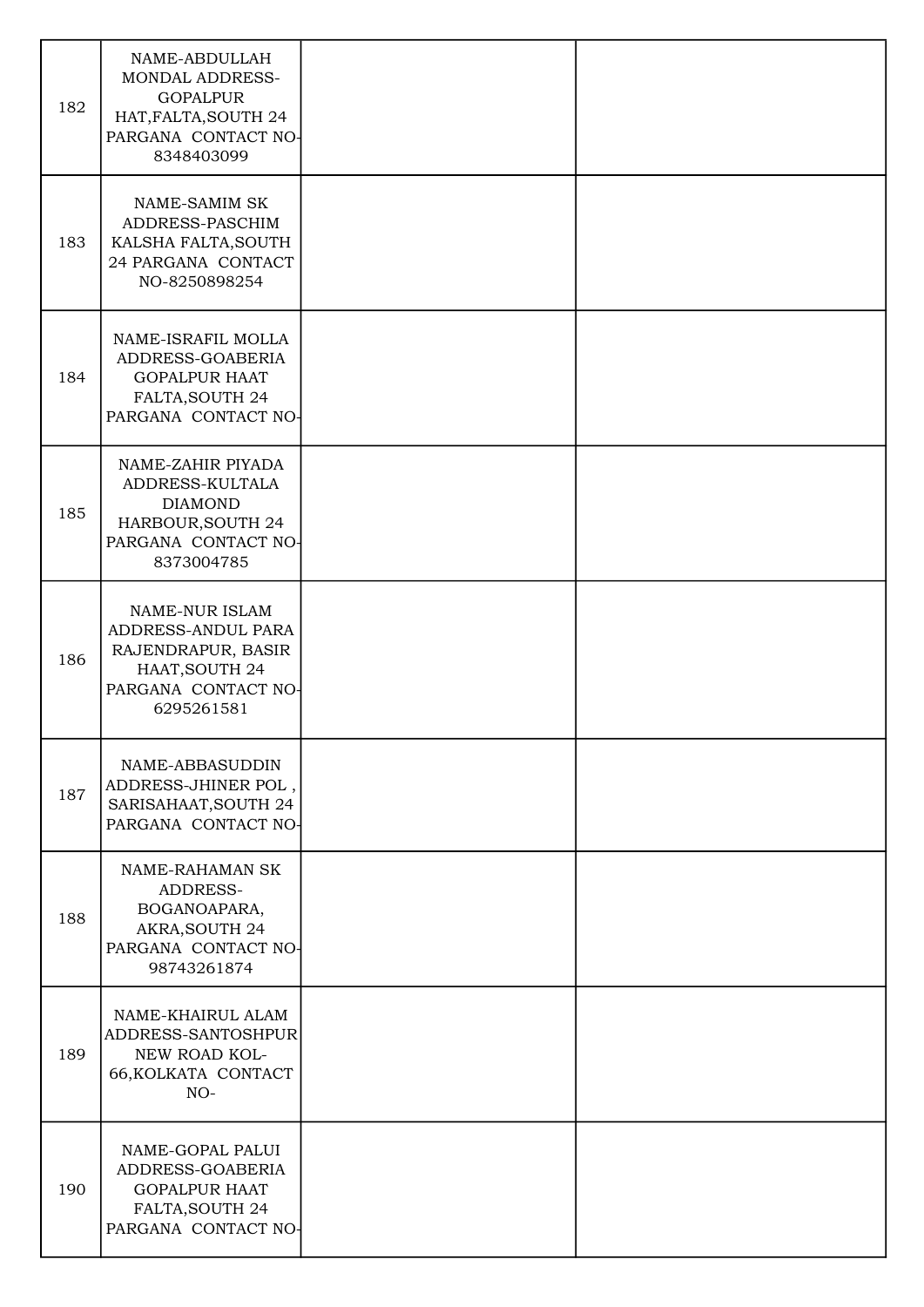| 191 | NAME-SADDAM HOSAIN<br>ADDRESS-SYAMPUR<br><b>BUDGE BUDGE, SOUTH</b><br>24 PARGANA CONTACT<br>$NO-$                 |  |
|-----|-------------------------------------------------------------------------------------------------------------------|--|
| 192 | NAME-RAJ ADDRESS-<br>JHALKURA KAJI PARA<br>PO-MAHESH<br>TALA, SOUTH 24<br>PARGANA CONTACT NO-                     |  |
| 193 | NAME-SAMSUUDDIN<br>ADDRESS-JHINER POL,<br>SARISAHAAT, SOUTH 24<br>PARGANA CONTACT NO-                             |  |
| 194 | NAME-AJMAL ADDRESS-<br>PADIRHATI<br>SANTOSHPUR KOL-<br>66, KOLKATA CONTACT<br>$NO-$                               |  |
| 195 | NAME-MINAR SK<br>ADDRESS-<br>SANKARPARA, MURCHID<br>ABAD CONTACT NO-                                              |  |
| 196 | NAME-MAHIM HALDER<br>ADDRESS-JHALKURA<br>KAJI PARA PO-MAHESH<br>TALA, SOUTH 24<br>PARGANA CONTACT NO              |  |
| 197 | NAME-AMIR ALI<br>ADDRESS-ALAMPUR<br>PADIRHATI, KOLKATA<br>CONTACT NO-                                             |  |
| 198 | NAME-HIRA ADDRESS-<br><b>ALAMPUR</b><br>PADIRHATI, KOLKATA<br>CONTACT NO-<br>988357821                            |  |
| 199 | NAME-HAJI MOSARAF<br>HOSSAIN ADDRESS-<br>JHINER POL,<br>SARISAHAAT, SOUTH 24<br>PARGANA CONTACT NO-<br>9932439243 |  |
| 200 | NAME-MAJNU ADDRESS-<br>JHINER POL,<br>SARISAHAAT, SOUTH 24<br>PARGANA CONTACT NO-                                 |  |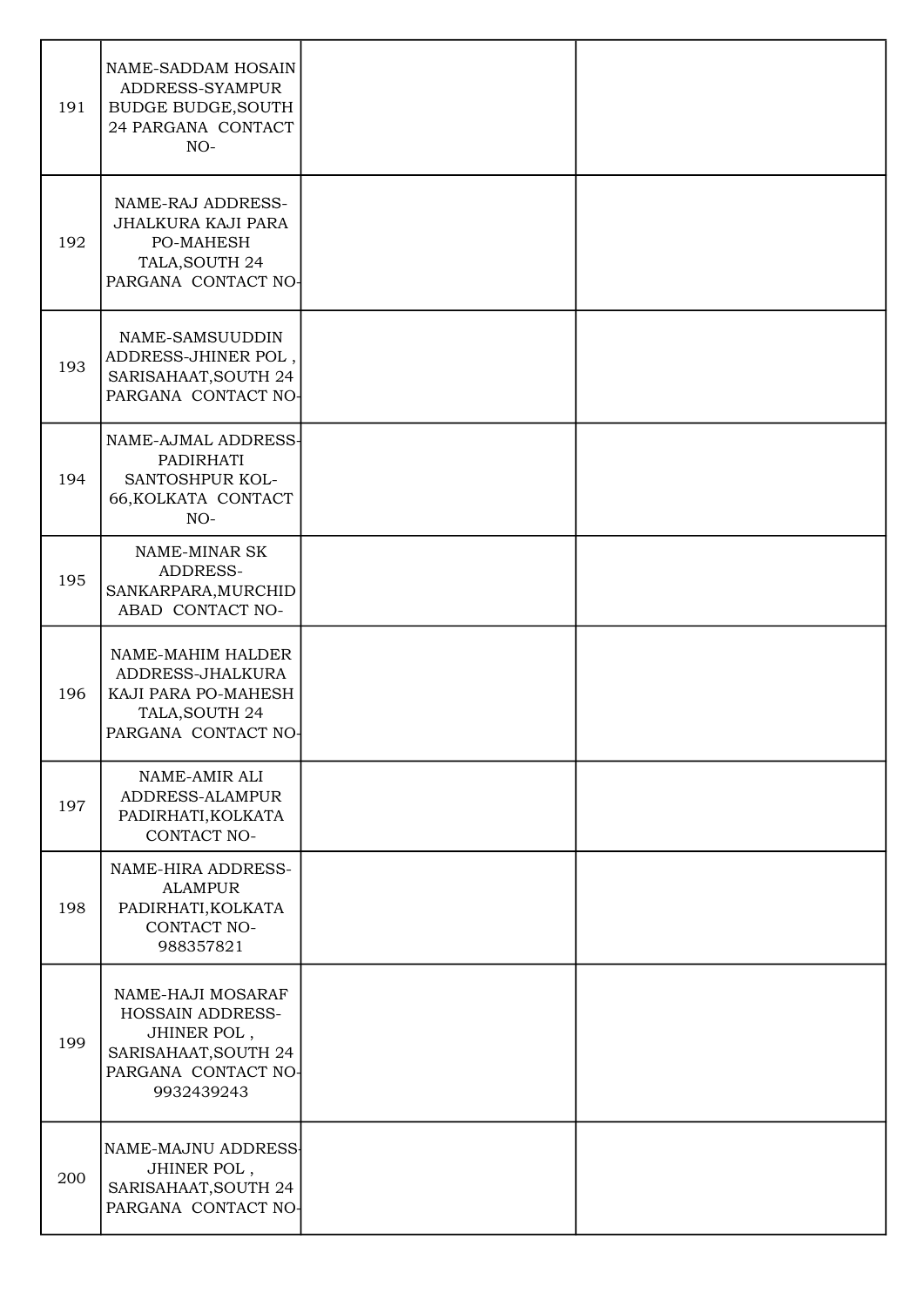| 201 | NAME-KHOKAN<br>ADDRESS-JHINER POL,<br>SARISAHAAT, SOUTH 24<br>PARGANA CONTACT NO-                                           |  |
|-----|-----------------------------------------------------------------------------------------------------------------------------|--|
| 202 | <b>NAME-SAMSUR</b><br>ADDRESS-JHINER POL,<br>SARISAHAAT, SOUTH 24<br>PARGANA CONTACT NO-                                    |  |
| 203 | NAME-PAPPA ADDRESS-<br>JHINER POL,<br>SARISAHAAT, SOUTH 24<br>PARGANA CONTACT NO-                                           |  |
| 204 | NAME-CHOTTU<br>ADDRESS-JHINER POL,<br>SARISAHAAT, SOUTH 24<br>PARGANA CONTACT NO-                                           |  |
| 205 | NAME-NUR ISLAM<br>ADDRESS-ANDUL PARA<br>RAJENDRAPUR, BASIR<br>HAAT, SOUTH 24<br>PARGANA CONTACT NO-<br>6295261581           |  |
| 206 | NAME-SAHIDUL ALAM<br>ADDRESS-ANDUL PARA<br>RAJENDRAPUR, BASIR<br>HAAT, SOUTH 24<br>PARGANA CONTACT NO-                      |  |
| 207 | NAME-RAKIBUL<br><b>GHARAMI ADDRESS-</b><br><b>ANDUL PARA</b><br>RAJENDRAPUR, BASIR<br>HAAT, SOUTH 24<br>PARGANA CONTACT NO- |  |
| 208 | NAME-MAFIJUL<br>MONDAL ADDRESS-<br>ANDUL PARA<br>RAJENDRAPUR, BASIR<br>HAAT, SOUTH 24<br>PARGANA CONTACT NO-                |  |
| 209 | NAME-RAJIB ADDRESS-<br>ANDUL PARA<br>RAJENDRAPUR, BASIR<br>HAAT, SOUTH 24<br>PARGANA CONTACT NO-                            |  |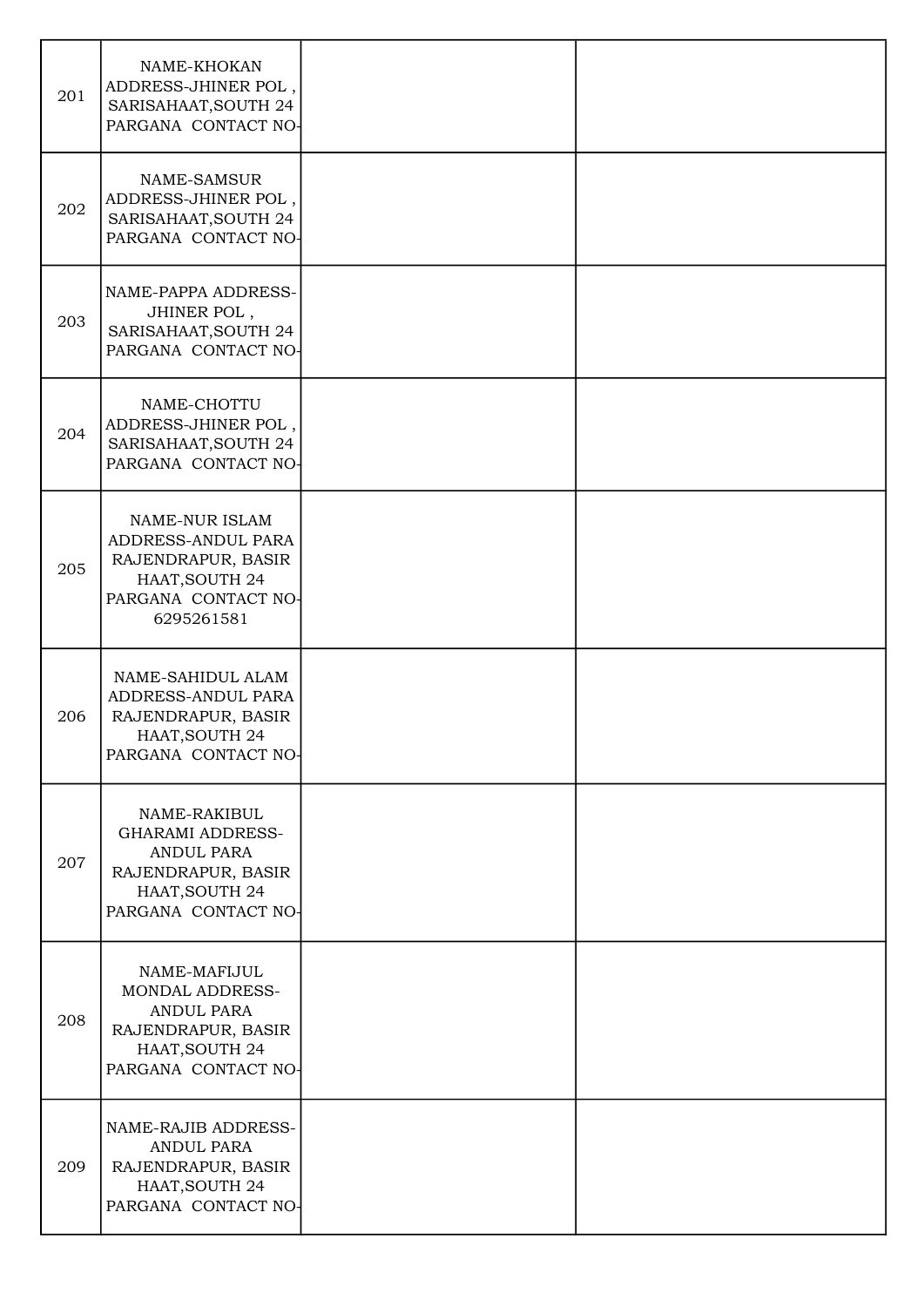| 210 | NAME-SAHIDUL ISLAM<br>ADDRESS-ANDUL PARA<br>RAJENDRAPUR, BASIR<br>HAAT, SOUTH 24<br>PARGANA CONTACT NO- |  |
|-----|---------------------------------------------------------------------------------------------------------|--|
| 211 | NAME-SAHINUR BIBI<br>ADDRESS-ANDUL PARA<br>RAJENDRAPUR, BASIR<br>HAAT, SOUTH 24<br>PARGANA CONTACT NO-  |  |
| 212 | NAME-ERINA JASMIN<br>ADDRESS-ANDUL PARA<br>RAJENDRAPUR, BASIR<br>HAAT, SOUTH 24<br>PARGANA CONTACT NO-  |  |
| 213 | NAME-PARVIN SULTAN<br>ADDRESS-ANDUL PARA<br>RAJENDRAPUR, BASIR<br>HAAT, SOUTH 24<br>PARGANA CONTACT NO- |  |
| 214 | NAME-RAJIBUL KHAN<br>ADDRESS-KAMAR POLE<br><b>DIAMOND</b><br>HARBOUR, SOUTH 24<br>PARGANA CONTACT NO-   |  |
| 215 | NAME-SAKIR ADDRESS-<br>KAMAR POLE DIAMOND<br>HARBOUR, SOUTH 24<br>PARGANA CONTACT NO-                   |  |
| 216 | NAME-MINTI ADDRESS-<br>KAMAR POLE DIAMOND<br>HARBOUR, SOUTH 24<br>PARGANA CONTACT NO-                   |  |
| 217 | NAME-MAHIM ADDRESS-<br>KAMAR POLE DIAMOND<br>HARBOUR, SOUTH 24<br>PARGANA CONTACT NO-                   |  |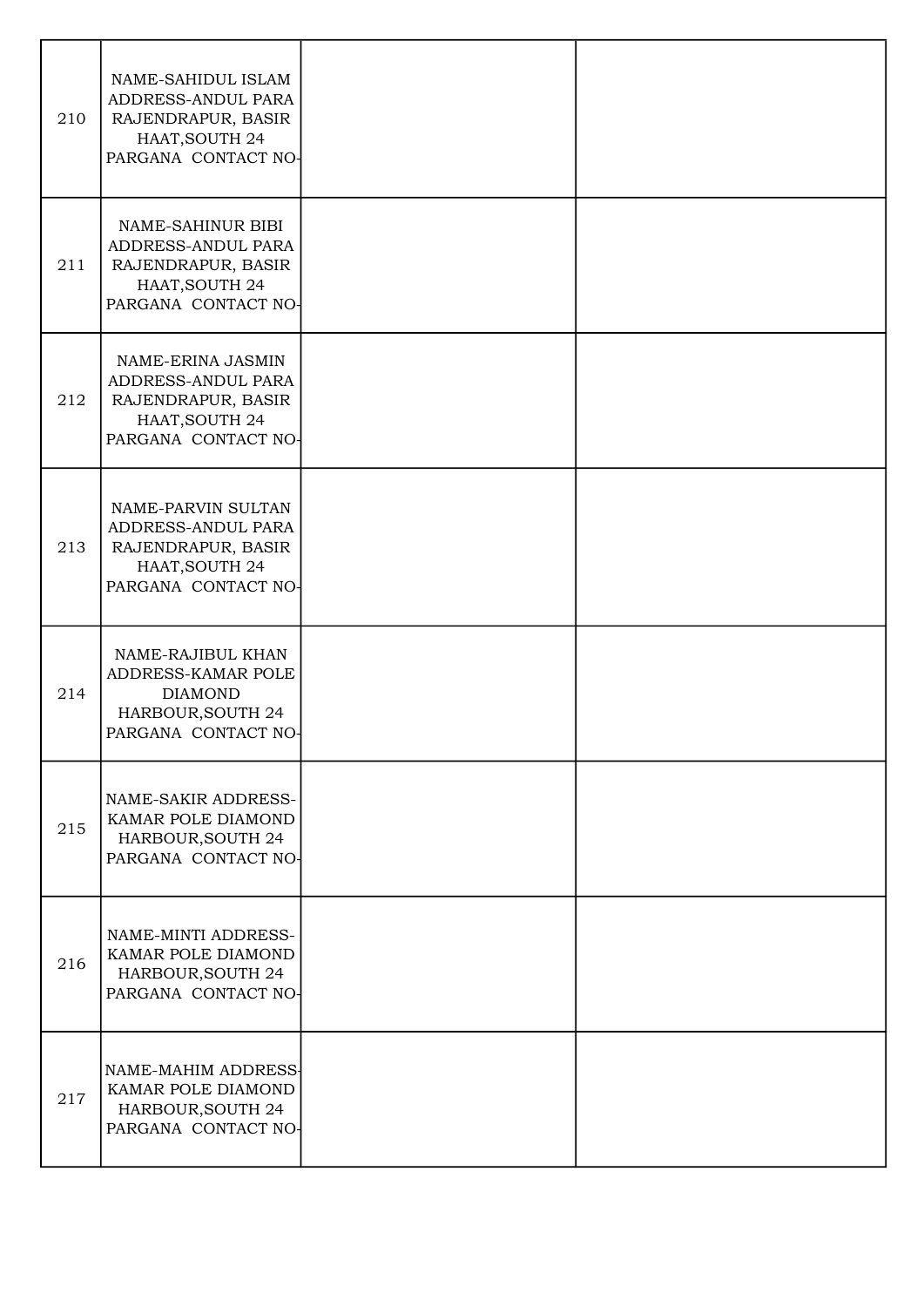| 218 | NAME-AMIN MOLLA<br>ADDRESS-KAMAR POLE<br><b>DIAMOND</b><br>HARBOUR, SOUTH 24<br>PARGANA CONTACT NO-                      |  |
|-----|--------------------------------------------------------------------------------------------------------------------------|--|
| 219 | NAME-RAJA SK<br>ADDRESS-KAMAR POLE<br><b>DIAMOND</b><br>HARBOUR, SOUTH 24<br>PARGANA CONTACT NO-                         |  |
| 220 | NAME-FIROZ SK<br>ADDRESS-KAMAR POLE<br><b>DIAMOND</b><br>HARBOUR, SOUTH 24<br>PARGANA CONTACT NO-                        |  |
| 221 | NAME-ODUT MOLLA<br>ADDRESS-KAMAR POLE<br><b>DIAMOND</b><br>HARBOUR, SOUTH 24<br>PARGANA CONTACT NO-                      |  |
| 222 | NAME-GIASUDDIN<br><b>MOLLA ADDRESS-</b><br>CHARIAN BADAMTALA<br><b>BUDGE BUDGE, SOUTH</b><br>24 PARGANA CONTACT<br>$NO-$ |  |
| 223 | NAME-RAMJAN<br><b>MALLICK ADDRESS-</b><br>CHARIAN BADAMTALA<br><b>BUDGE BUDGE, SOUTH</b><br>24 PARGANA CONTACT<br>$NO-$  |  |
| 224 | NAME-AMIN MALLICK<br>ADDRESS-CHARIAN<br><b>BADAMTALA BUDGE</b><br><b>BUDGE, SOUTH 24</b><br>PARGANA CONTACT NO-          |  |
| 225 | <b>NAME-SK USMAN</b><br>ADDRESS-CHARIAN<br><b>BADAMTALA BUDGE</b><br><b>BUDGE, SOUTH 24</b><br>PARGANA CONTACT NO-       |  |
| 226 | NAME-NUR ALI<br>ADDRESS-CHARIAN<br><b>BADAMTALA BUDGE</b><br><b>BUDGE, SOUTH 24</b><br>PARGANA CONTACT NO-               |  |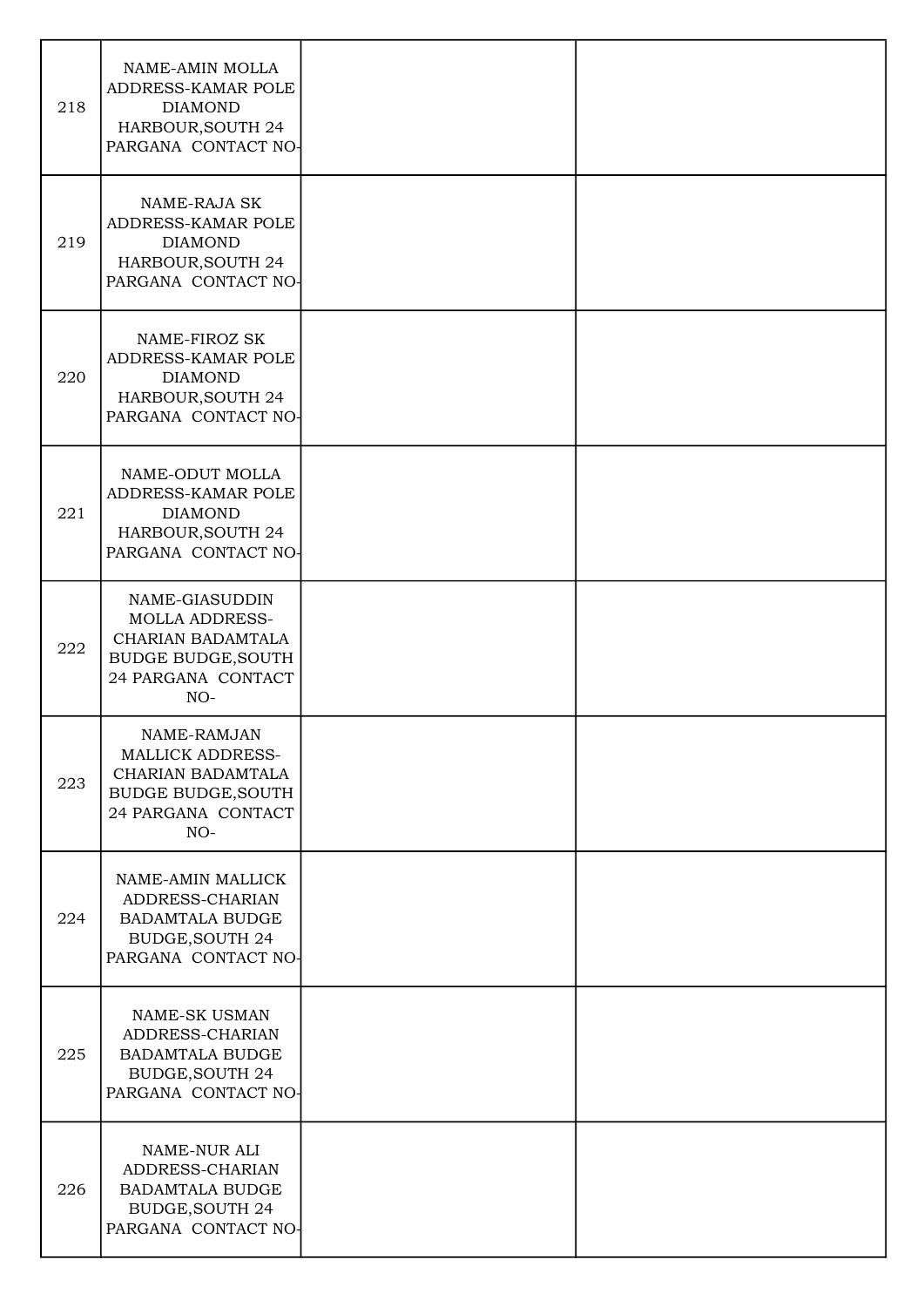| 227 | NAME-AKASH ADDRESS-<br>CHARIAN BADAMTALA<br><b>BUDGE BUDGE, SOUTH</b><br>24 PARGANA CONTACT<br>$NO-$                    |  |
|-----|-------------------------------------------------------------------------------------------------------------------------|--|
| 228 | NAME-ABDUL HALIM<br>ADDRESS-CHARIAN<br><b>BADAMTALA BUDGE</b><br><b>BUDGE, SOUTH 24</b><br>PARGANA CONTACT NO-          |  |
| 229 | NAME-SAFI KHAN<br>ADDRESS-CHARIAN<br><b>BADAMTALA BUDGE</b><br><b>BUDGE, SOUTH 24</b><br>PARGANA CONTACT NO-            |  |
| 230 | NAME-GOLDY ADDRESS-<br>CHARIAN BADAMTALA<br><b>BUDGE BUDGE, SOUTH</b><br>24 PARGANA CONTACT<br>$NO-$                    |  |
| 231 | NAME-SANOWAR<br><b>HALDER ADDRESS-</b><br>CHARIAN BADAMTALA<br><b>BUDGE BUDGE, SOUTH</b><br>24 PARGANA CONTACT<br>$NO-$ |  |
| 232 | NAME-ISRAFUL MOLLA<br>ADDRESS-CHARIAN<br><b>BADAMTALA BUDGE</b><br><b>BUDGE, SOUTH 24</b><br>PARGANA CONTACT NO-        |  |
| 233 | NAME-ILLIAS SK<br>ADDRESS-CHARIAN<br><b>BADAMTALA BUDGE</b><br><b>BUDGE, SOUTH 24</b><br>PARGANA CONTACT NO-            |  |
| 234 | NAME-JAIDUL SK<br>ADDRESS-CHARIAN<br><b>BADAMTALA BUDGE</b><br><b>BUDGE, SOUTH 24</b><br>PARGANA CONTACT NO-            |  |
| 235 | NAME-LIYAKAT<br>ADDRESS-CHARIAN<br><b>BADAMTALA BUDGE</b><br><b>BUDGE, SOUTH 24</b><br>PARGANA CONTACT NO-              |  |